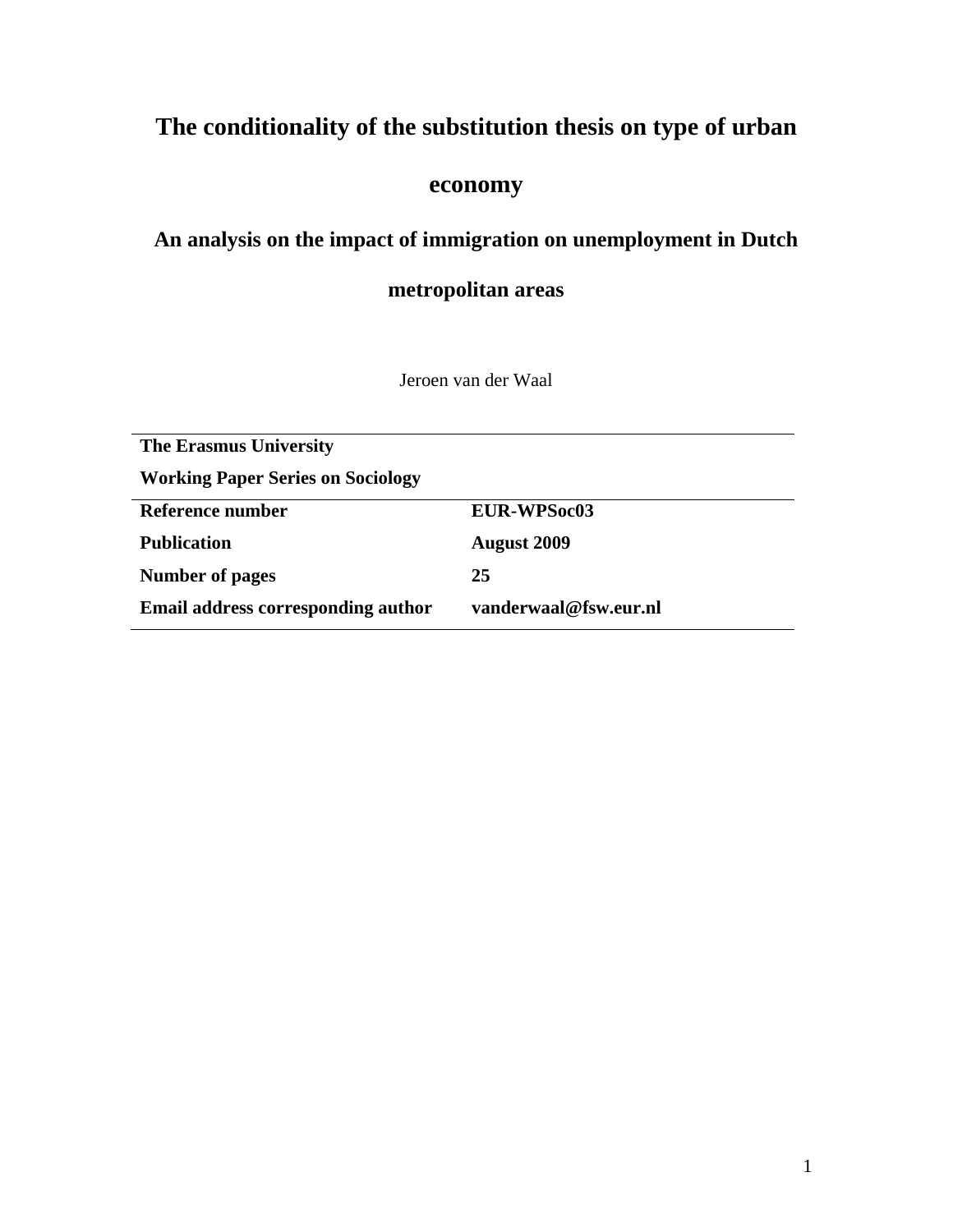#### **Abstract**

Studies on the substitution thesis in advanced economies show scattered results: the impact of immigration on the wages and unemployment of lower-educated natives and immigrants varies strongly. In both studies on the substitution thesis itself, as well as studies on the unequal development of urban economies in post-industrialism, there are suggestions that this is because the substitution thesis is conditional on the type of urban economy. More specific, they indicate there is reason to expect that a strong servicecentered urban economy yields more labour demand for the lower educated, which consequently mitigates the substitution between immigrants and natives or earlier waves of immigrants. The empirical validity of this expectation is tested by comparing the impact of immigration on the employment level of lower-educated urbanites between 22 Dutch metropolitan areas. The findings corroborate the central hypothesis: immigration leads to higher unemployment levels, but this impact is weaker in the most servicecentered urban economies.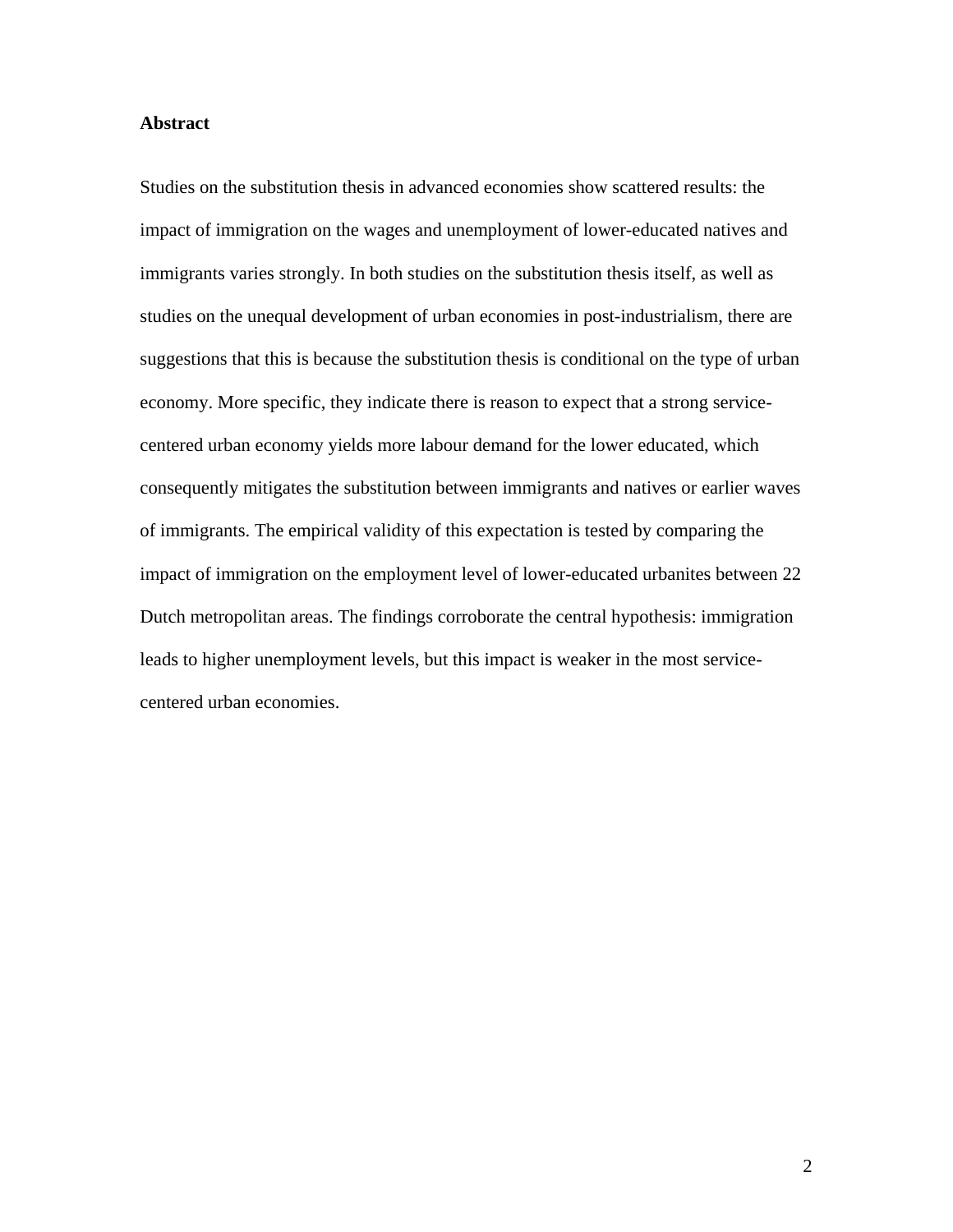### **1. Introduction**

As many advanced economies have seen the immigrant share in their populations rise in recent decades, many studies have been devoted to assessments of the validity of the socalled substitution thesis. According to this thesis, immigrants and their descendents can be *substitutes* for domestic workers on the market for labour (Chiswick 1982; Johnson 1980). Some studies on this thesis find no negative impact of immigration on wages or on the likelihood of becoming unemployed, while other studies do. In the latter, a negative impact on the wages and likelihood of unemployment of both lower-educated natives and immigrants is found (Longhi, Nijkamp & Poot 2005; Okkerse 2008).

A recent OECD study showed that the findings on the likelihood of unemployment due to immigration are conditional on the type of national institutional framework: in states with less interference, lower-educated natives and immigrants are less likely to become unemployed due to immigration (Jean & Jimenez 2007). This offers an explanation for divergent findings *between* states, but the scattered results in studies on the substitution thesis *within* states still call for an explanation. This article tries to do so, by building on two sets of research findings that suggest that the impact of immigration on wages is *conditional on the type of urban economy*.

Findings of studies on the substitution thesis and in urban studies on the consequences of post-industrialism for urban labour markets suggest that labour demand at the bottom is strongest in the most service-centered urban economies. Consequently, the substitution between immigrants and lower-educated natives or former waves of immigrants will be less strong in the most service-oriented urban economies. If so, this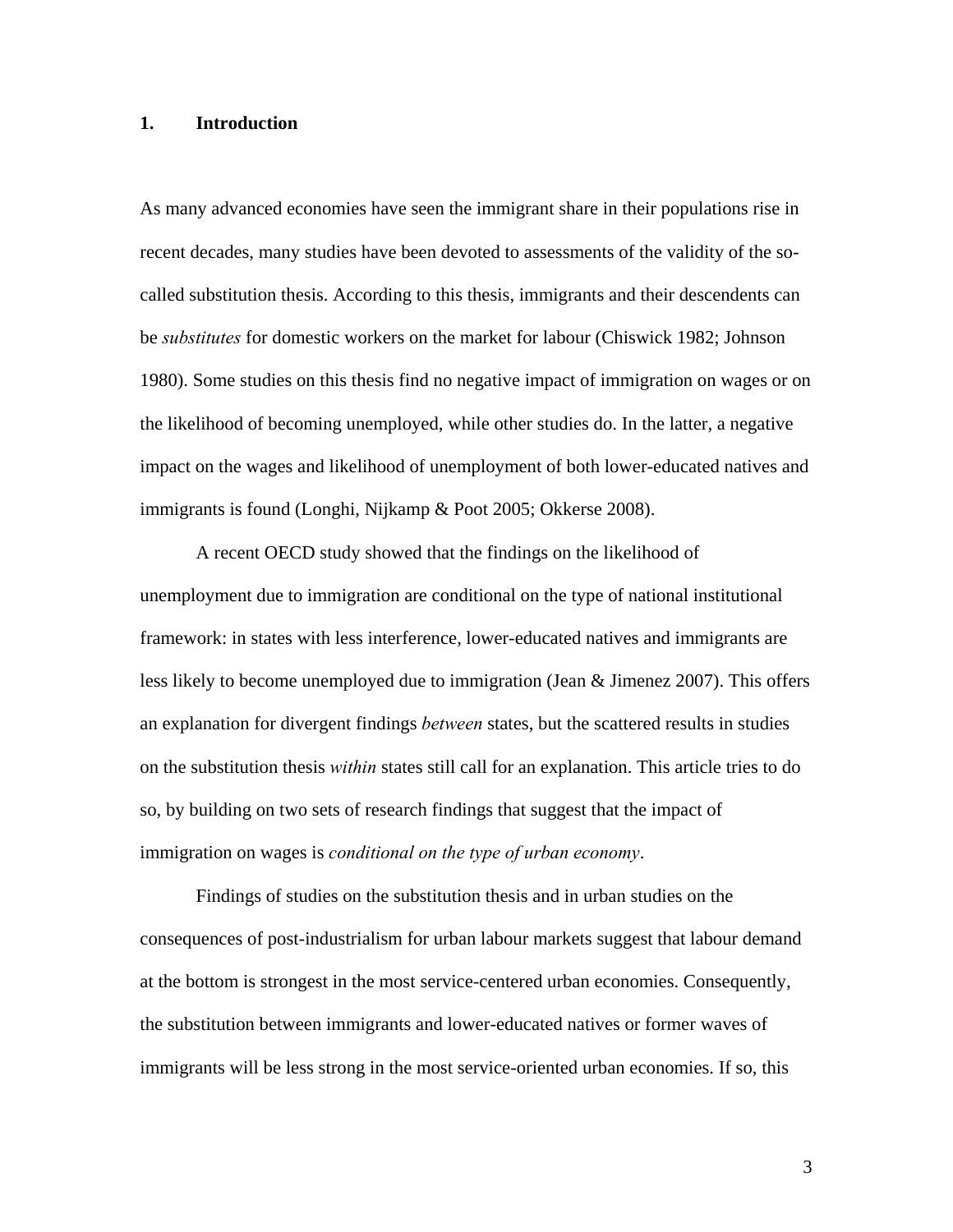might be an explanation as to why studies on the substitution thesis within one state yield scattered results.

This expectation is what is assessed in this paper. More specifically, it tries to answer the question whether the negative impact of immigration on the unemployment level of the lower educated is weakest in the most service-centered urban economies indeed. Before answering this question, the theoretical underpinnings and findings of both the substitution thesis and the urban social consequences of post-industrialism will be addressed in section 2.

## **2. The impact of immigration on wages and employment**

#### *2.1 The substitution thesis: theory and evidence*

The substitution thesis applies a neo-classical economic model of supply and demand to the labour market, expecting that immigration – read: increasing labour supply – lowers the price for labour (Chiswick 1982; Johnson 1980). Hence, immigration will lead to declining wages of workers with whom the immigrants compete, or, in the case of inflexible labour markets, to rising likelihood of unemployment.

Most studies in this field of research focus on the United States, but still a substantial number address western European countries. In 2005, Longhi, Nijkamp and Poot made an inventory of the few dozens of studies on the impact of immigration on wages until 2003, and analysed their research findings in a meta-study. A few years later, Okkerse (2008) followed with a review on the findings of studies on the substitution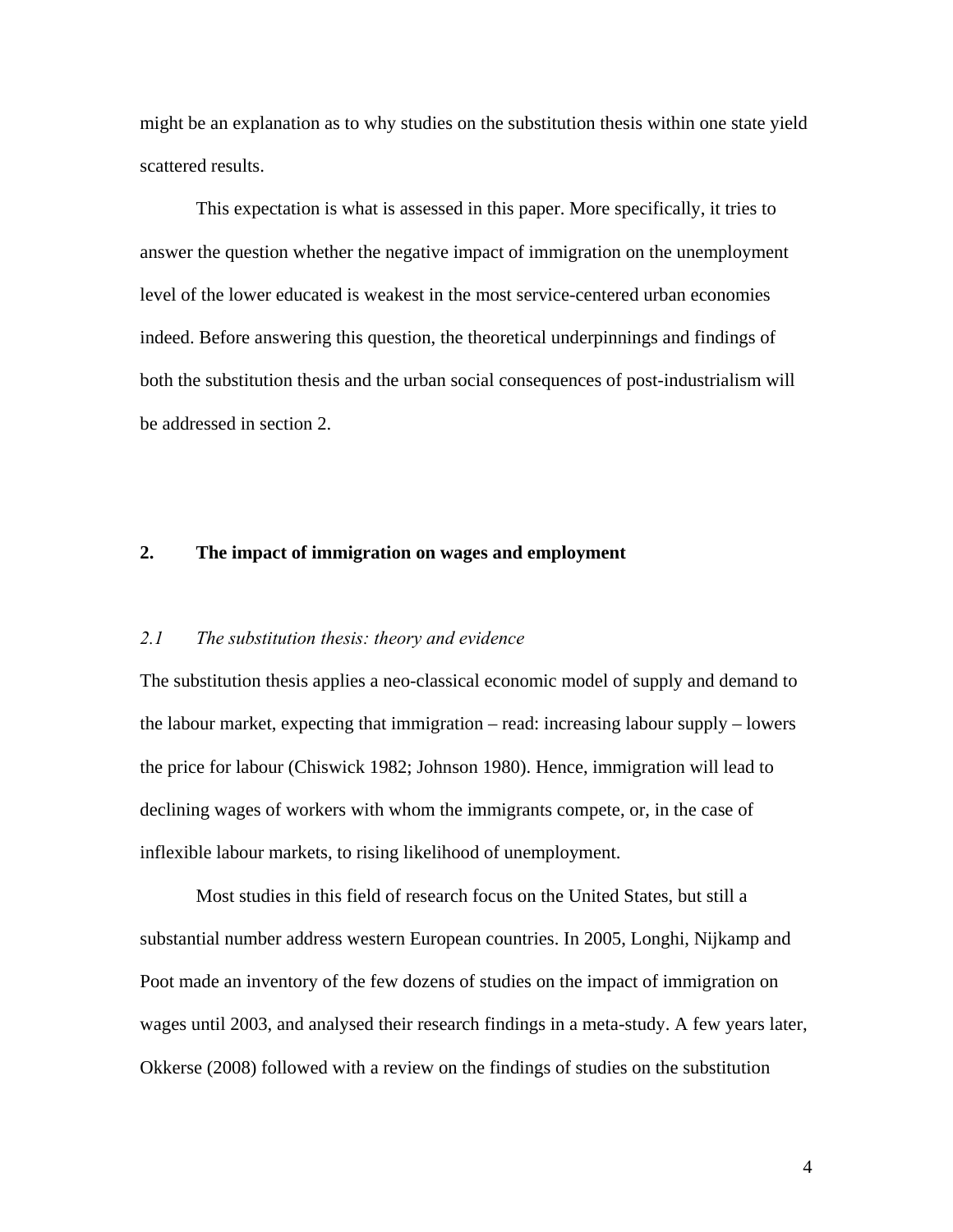thesis until 2005. She stated that the 'approaches and results [of her study] complement the ones discussed in the meta-analysis carried out by Longhi, Nijkamp and Poot (2005) on wage effects of migration.' (2008 p. 2). This because her study was more comprehensive, since it took 'a broader definition of labour market effects' (2008 p. 2), as it 'also question[ed] the effects of immigration on labour participation and on the likelihood of being employed or unemployed' (Okkerse 2008 p. 2). As such, her review included almost all empirical studies on the substitution thesis until 2005.

Despite their different approach and scope, both studies come to the same conclusions. Firstly, 'immigration negatively affects wages of less-skilled labourers and earlier immigrants' (Okkerse 2008 p. 24), especially the wages of the latter since 'immigrants are more in competition with other immigrants than with natives' (Longhi, Nijkamp & Poot 2005 p. 472). It needs to be stressed however that these effects are very small, as emphasized by these authors themselves (Longhi, Nijkamp & Poot 2005). Secondly, 'the probability that immigrants increase unemployment is low in the short run and zero in the long run' (Okkerse 2008 p. 24). In short, it might be concluded that the substitution thesis holds in general: immigration depresses wages of lower skilled natives and immigrants – especially of the latter. The overall effects are weak however, and the employment effects wither in time.

Studies on the substitution thesis that appeared after 2005, or were not included in the meta-studies addressed above, basically show the same results: no impact (Arrasco, Jimeno & Ortega 2008; Catanzarite 2002; Cohen-Goldner & Paserman 2006; Islam 2008), or weak negative impact on the wages or likelihood of unemployment of lowskilled natives (Borjas 2006; Islam 2009; Ferderman, Harrington & Krynski 2006;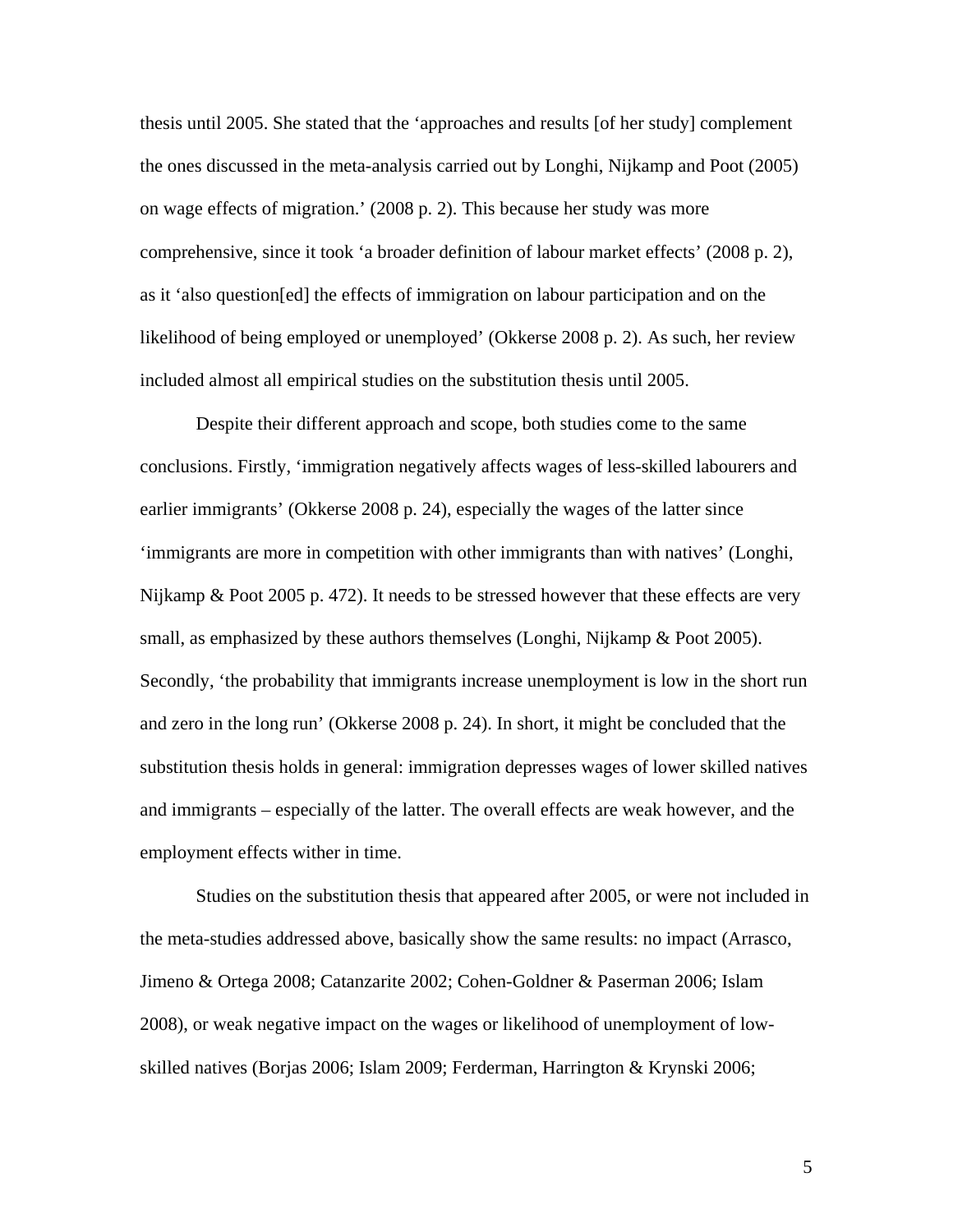Wilson  $\&$  Jaynes 2000) – be it that this impact is somewhat stronger on the jobs and wages of (former waves of) immigrants or ethnic minorities since those are the most direct competitors of immigrants on the labour market (Catanzarite & Aguilera 2002; Reed & Danziger 2007; Platt Boustan 2007).

So, although there is a great variety in findings, the 'overall' results of studies on the substitution thesis published between 1980 and 2009 can be summarized as follows: immigration has negative impact on both the wages of natives and immigrants they compete with, especially on the wages of the latter. Furthermore, it can lead to unemployment for both of these categories – especially in countries with more labour market regulation (Jean & Jimenez 2007).

The variety in findings within nations still begs the question as to how this comes about. Two fields of research suggest this is because the substitution thesis is not only conditional on state interference in the labour market, but on the type of urban economy as well. Both will be addressed below.

2.2 *The substitution thesis and the local economy in post-industrial capitalism* Several authors that assess the substitution thesis suspect that urban economies differ in the extent to which immigration impacts on wages or unemployment levels. Card (1990), for instance, assessed the substitution thesis using the 'natural experiment' that has become known as the 'Mariel boatlift'. The cause of this event was that Cubans were temporarily allowed to leave Cuba in 1980. Consequently, within a time span of approximately six months the Miami labour market experienced a no less than seven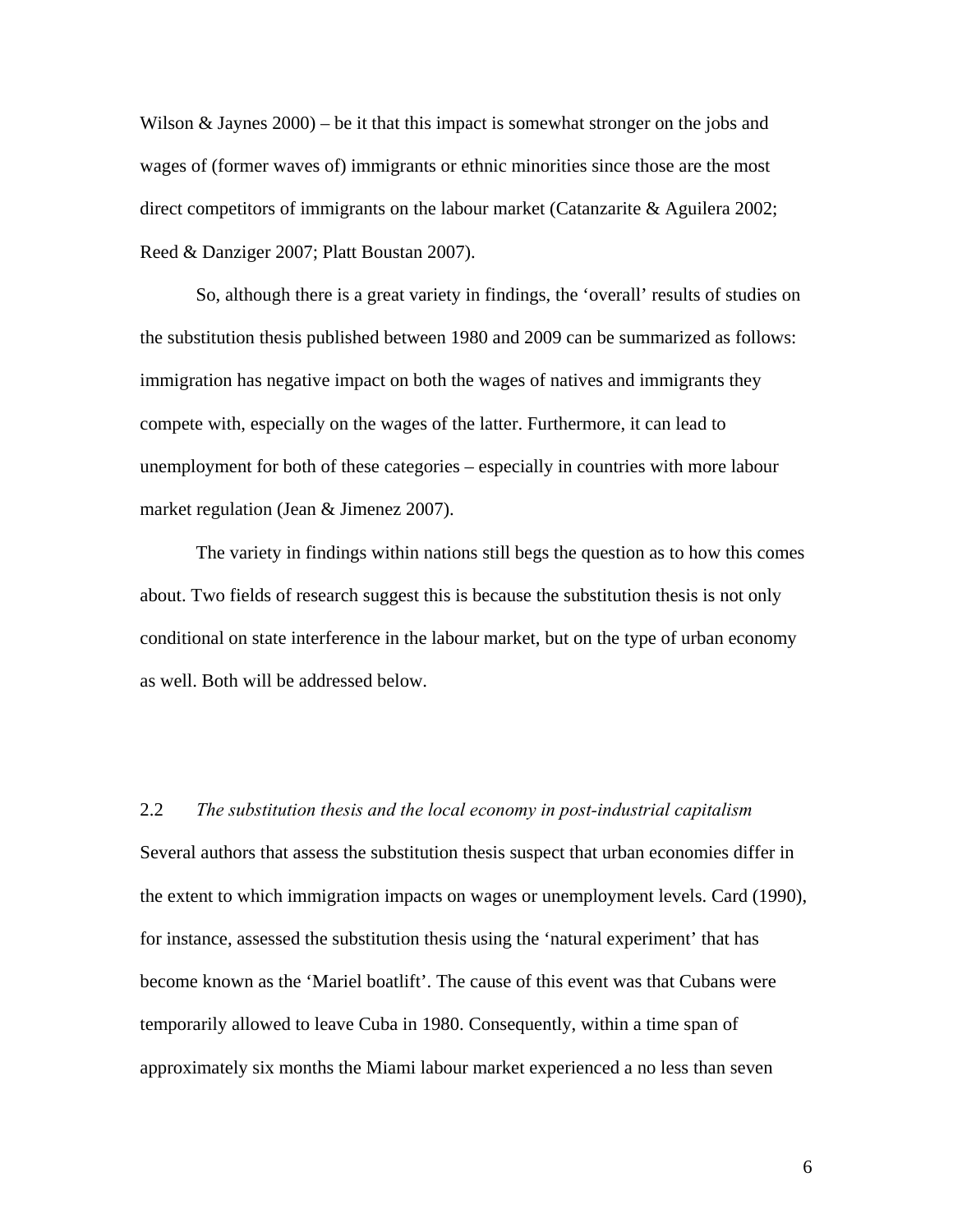percent rise in overall labour supply – a figure that is much higher at the bottom of the labour market, as most immigrants were unskilled. Despite this large influx of unskilled Cubans, there was hardly an impact on the wages and unemployment rates of low-skilled natives and former waves of immigrants.

Card wondered what might have caused this situation that seemingly flies in the face of the neo-classical economics' supply and demand logic of the substitution thesis. He put forward that the local economic structure was responsible for mitigating the wage and unemployment effects of increasing labour supply. More specifically, he expected that the strong presence of 'immigrant intensive industries [such as] private household services, hotels and motels, eating and drinking establishments, and business services' in the Miami metropolitan economy was responsible (1990 p. 256; cf. Card 2005).

Others have quite similar arguments. Wilson and Jaynes, for instance, stress that 'the adjustment of local labour markets to immigration may be very quick, particularly if the inflow is modest and *the economy is sufficiently diversified to allow for the absorption of immigrants in a variety of sectors*' (2000 p. 159, italics added: JvdW; cf. Catanzarite 2003; Friedberg & Hunt 1995). A recent comparison between Amsterdam and Rotterdam corroborated this logic. In Amsterdam, that has a more service-centered economy than Rotterdam, immigration did not lead to downward pressure on the wages of lower-educated natives and immigrants, while it did in Rotterdam (Van der Waal, 2009a).

In short, several researchers on the substitution thesis argue, and several research findings indicate, that cities with a well-developed service sector yield higher labour demand than other urban economies, and are therefore better equipped to integrate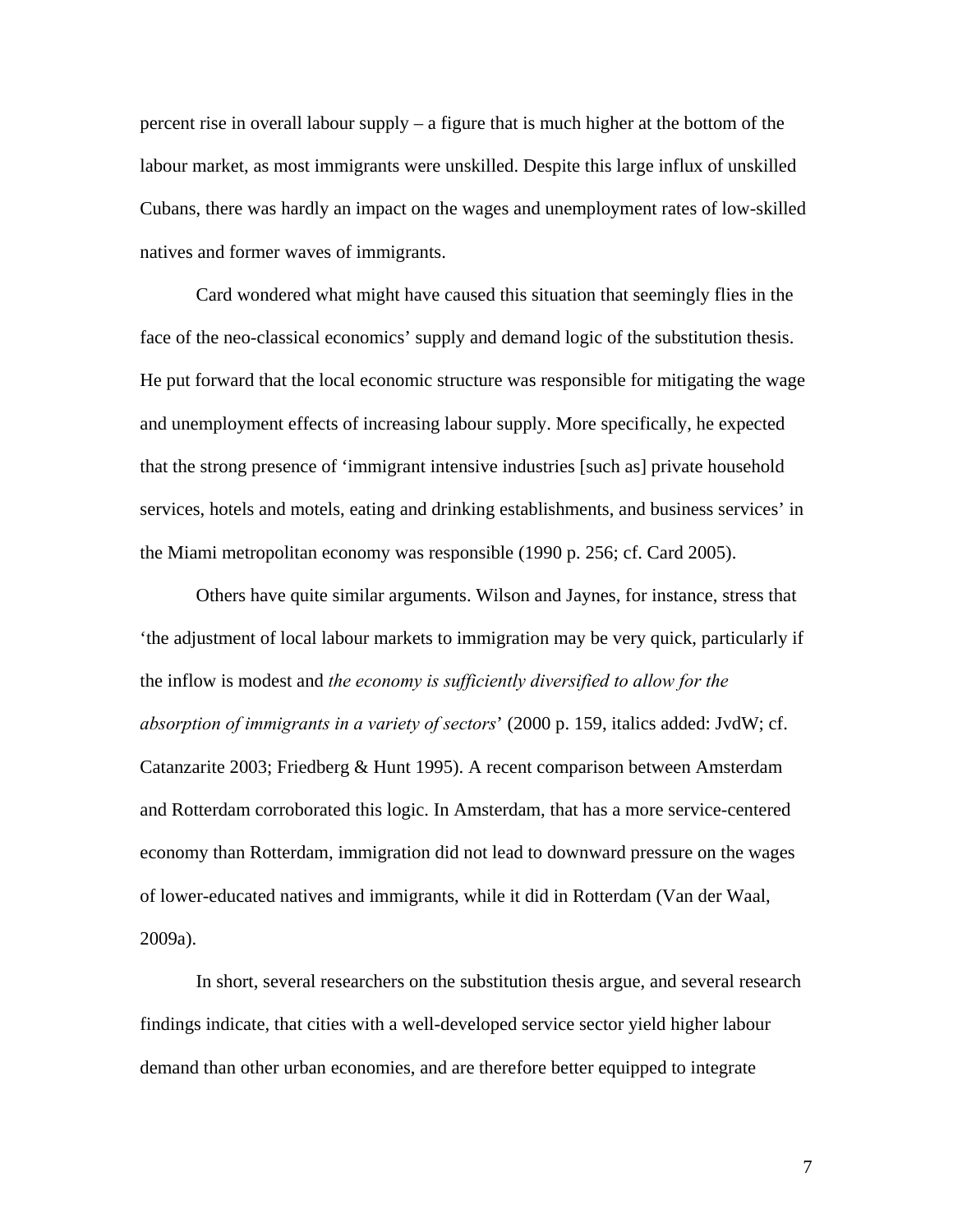newcomers on the labour market without consequences for the wages or unemployment risks of natives and earlier waves of immigrants. If so, the neo-classical economics' supply and demand logic of the substitution thesis is still basically correct, but it cannot properly be assessed by taking only the supply side, i.e. immigration, into account. It needs to be taken into consideration that urban economies might have differing labour demand.

Studies from a different research tradition point in the same direction. Several scholars in urban studies argue that the economic fortunes of cities vary considerably in the post-industrial era. Dangschat (1994), for instance, roughly discerned 'winners' and 'losers' in the transition to a post-industrial economy. In this dichotomy, the 'winners' are cities that already had a substantial share of producer services in their economy before deindustrialization started in the 1970s: New York, Londen, Frankfurt and Amsterdam for instance. The 'losers', on the other hand, are those cities that still strongly depended on heavy industries back in the 1970s, such as Liverpool, cities in the German Ruhr area, Rotterdam, and in the US so-called rustbelt cities as Detroit (similar arguments can be found in: Cheshire 1990; Kasarda & Friedrichs 1986; Meijer 1993; Sassen 2006, 2007). The clustering of advanced producer services in many of these industrial or rustbelt cities lags behind until this day (Van der Waal, 2009b).

What is important for the issue addressed in this paper – the conditionality of substitution thesis on type of urban economy – is that this clustering of advanced producer services is considered the driving force for creating plenty of job-opportunities for both lower-educated natives and immigrants in cities in advanced economies nowadays. Directly, since these services create much labour demand in cleaning,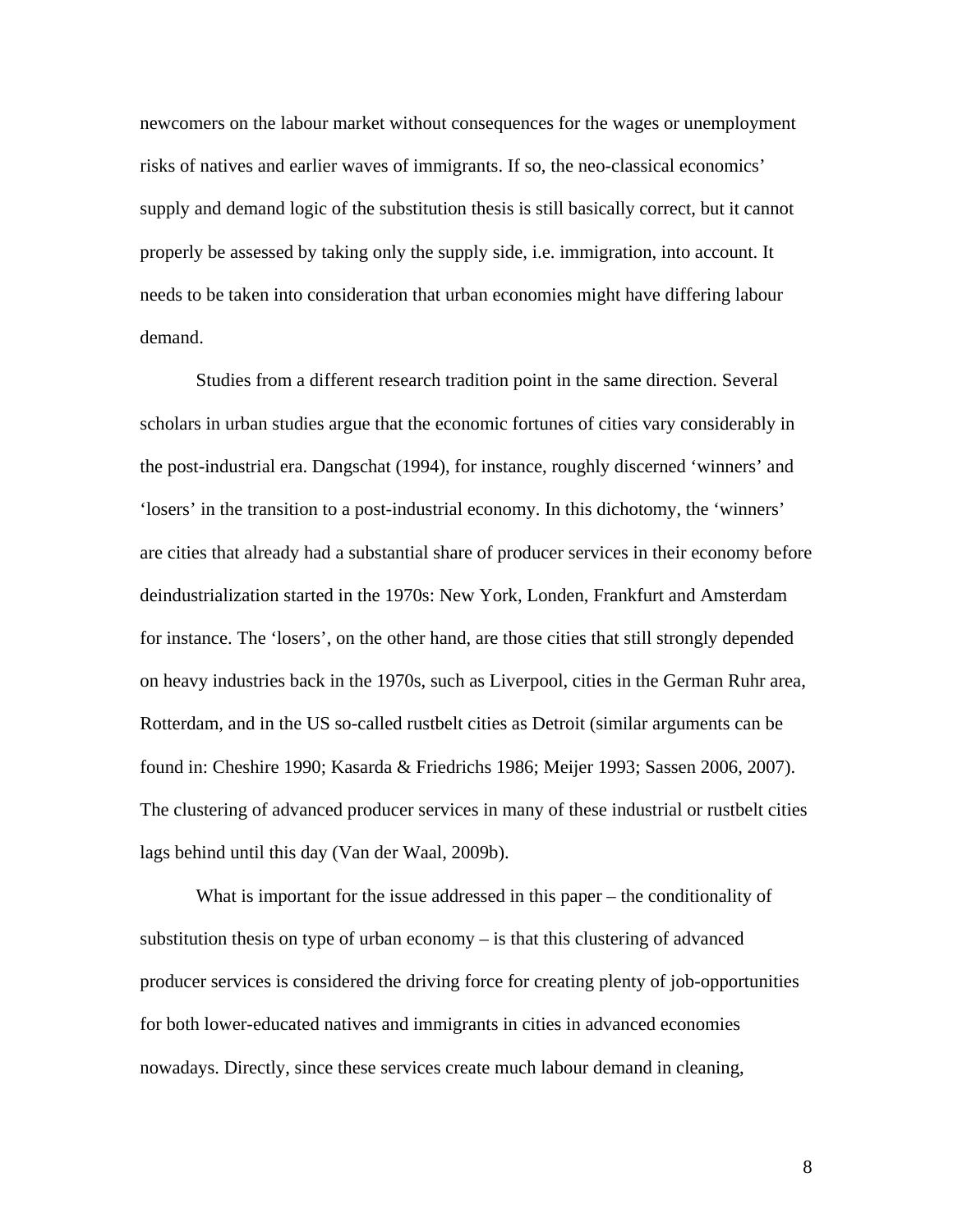catering, security and the like. But also indirectly in the form of services such as nannies, housekeepers and the hotel and catering industry that all serve to the high-income strata working in the advanced producer services (Sassen 2001, 2006). That's why advanced producer services are often labeled as 'growth sectors' and is their presence considered to be an indication of urban economic viability. Cities do actually compete for companies active in these services now, and their settlement is considered a solution for alleviating unemployment problems at the bottom of the urban labour market (Sassen 2007).

And indeed, several studies show that urban economies with a strong and growing presence of advanced producer services increase the prosperity of their citizens irrespective of ethnicity and educational level (Drennan et al. 2002), and create jobs for the highly as well as lowly educated (Elliot, 1999, 2004; Sassen 2001; Van der Waal 2009b; Van der Waal & Burgers 2009, 2010). Cities with a more industrial character, on the other hand, have to contend with high unemployment levels the bottom of the labour market (Elliot, 1999, 2004; Kasarda 1985, Kasarda & Friedrichs 1985; Van der Waal 2009b; Van der Waal & Burgers 2009, 2010), and have witnessed a decline of the prosperity of their citizens – especially of the lower educated stratum (Drennan et al. 2002).

It is clear that these findings in urban studies show striking similarities with the expectations on the conditionality of the substitution thesis: that in diverse (Friedberg  $\&$ Hunt 1995; Wilson & Jaynes 2000) and service-oriented (Card 1990, 2005) urban labour markets the demand for labour at the bottom is likely to absorb supply shocks in labour due to immigration. Consequently, the influx of immigration will hardly affect the wages or likelihood of unemployment of natives and former waves of immigrants.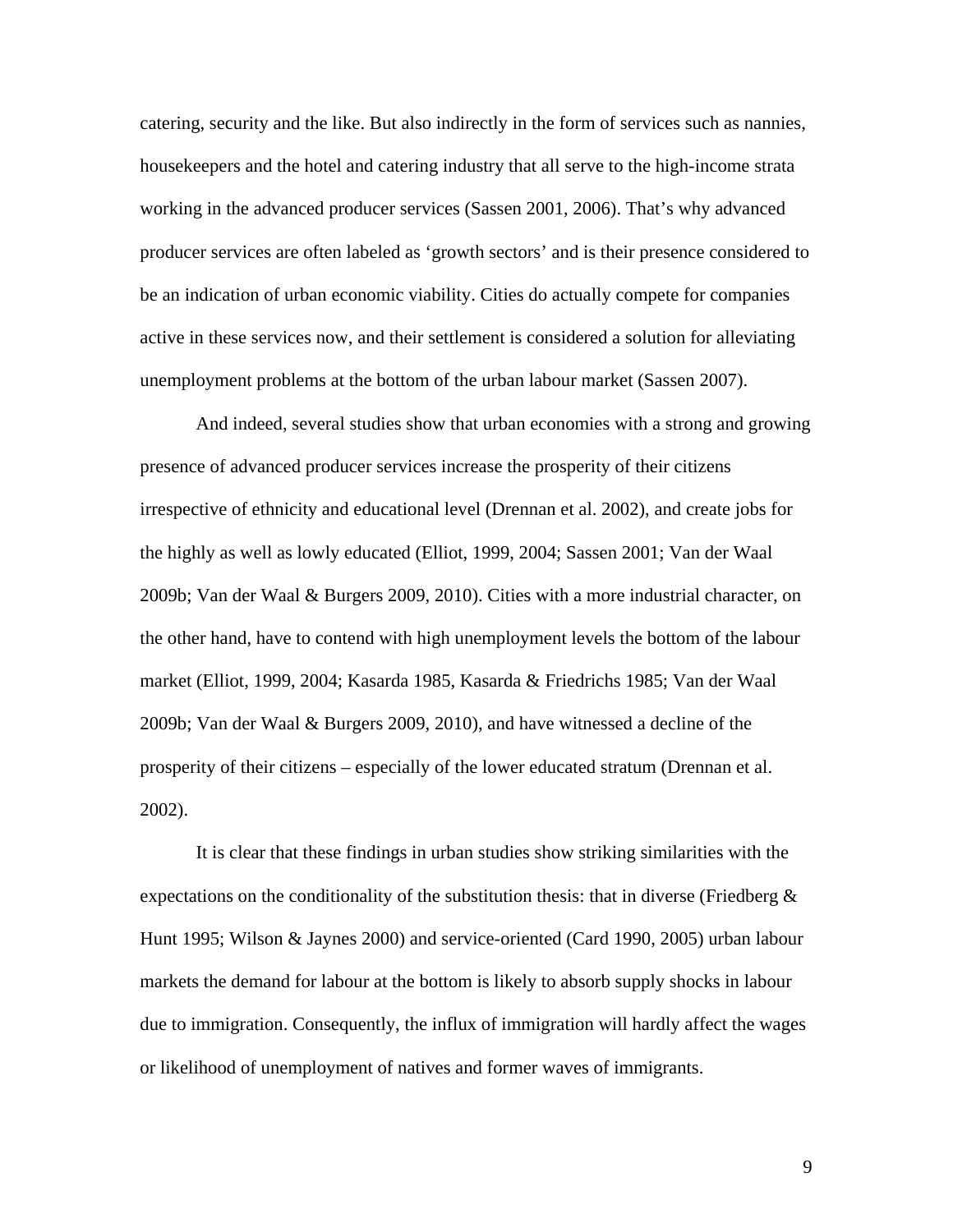So, just as the substitution thesis is conditional on national institutional

frameworks (Jean & Jimenez 2007), these two sets of studies suggest it is conditional on the type of urban economy as well. More specifically, on the basis of the findings and arguments in these two sets it can be expected that the substitution between immigrants and natives or former waves of immigrants is weakest in the most service-centered urban economies.

## **3. Research format, data, and operationalization**

As this article aims to assess the conditionality of the substitution thesis on type of urban labour market within states, it is best to compare cities within a state that is known for its centralistic labour market interference. Otherwise a different impact of immigration on wages between the cities under scrutiny might not be the result of the type of urban economy, but due to different local labour market interference.

The Netherlands is the country par excellence for such a research framework (cf. Burgers & Musterd 2001; Musterd, Ostendorf & Breebaart 1998; Newman & Thornley 1996; Parkinson et al. 1988): its welfare policies are highly centralistic in comparison to other western countries, especially since the 1980s when most European countries decentralized many (financial) responsibilities to local governments. As a consequence, the increased differentiation between cities when it comes to welfare measures and labour market interference in other European countries in recent decades is largely absent.

To asses the central expectation of this study I constructed my own dataset by using data on the 22 metropolitan areas in the Netherlands, which are freely available at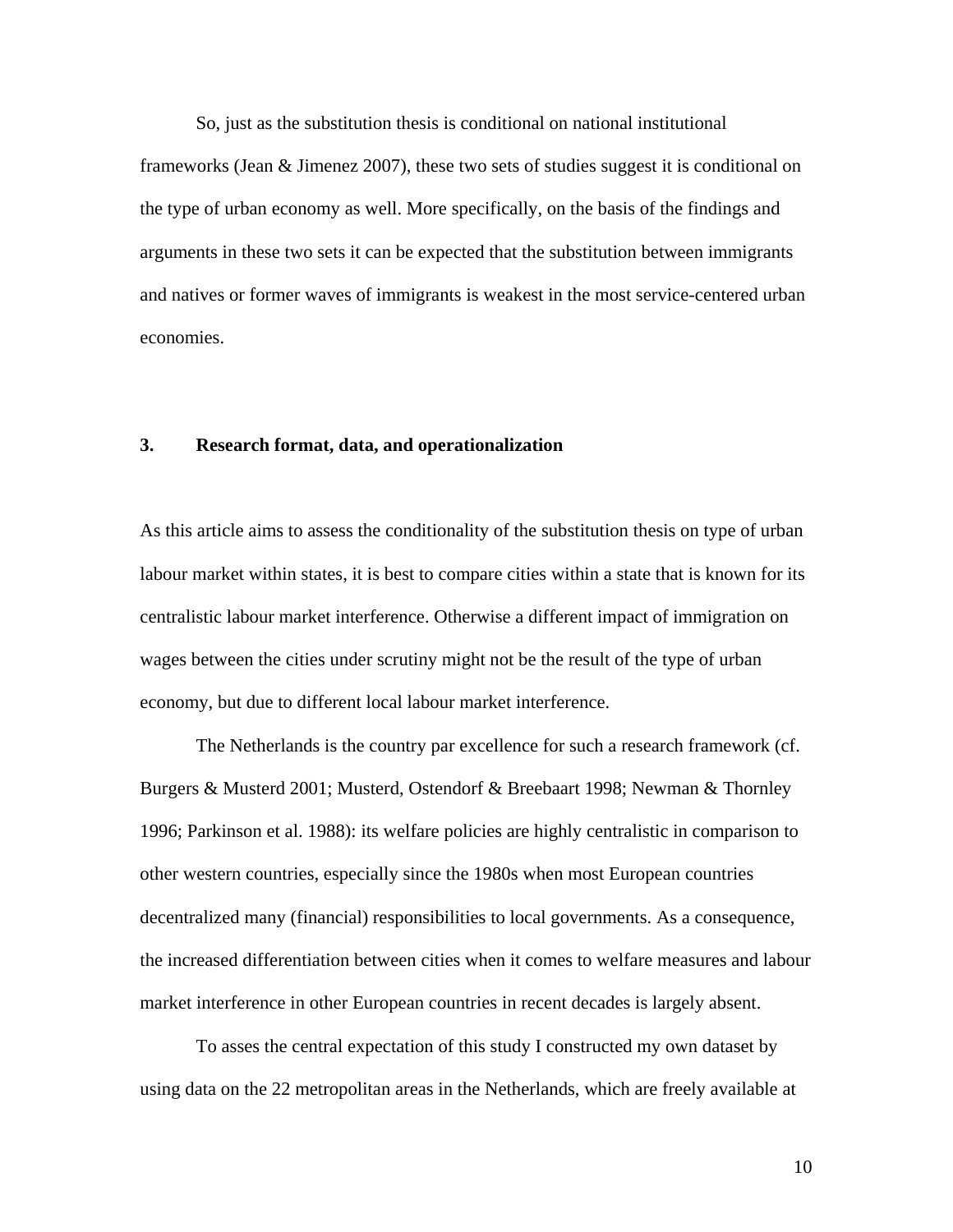the website of the Statistics Netherlands (CBS) ([www.statline.nl\)](http://www.statline.nl/). Although these data are available from the early 1990s until 2008, for some variables addressed below the data did not fully cover this period. Furthermore, the impact of immigration on unemployment levels is measured with a two-year time lag. consequently, the analyses are on 22 Dutch metropolitan areas between 1998 and 2007, yielding 220 cases, or put differently, 220 city-year combinations (22\*10).

*Unemployment level lower educated* measures the unemployment level of the total lower-educated urban population, that is natives *and* immigrants, as this data could not be retrieved for immigrants and natives separately.

*Immigrant share* measures the share of immigrants in the population of a metropolitan agglomeration two years prior the measure of the dependent variable *unemployment level lower educated*. Such a time-lag is a standard research practice in studies on the substitution thesis, as the displacement of workers due to immigration will not show itself immediately.

*Service economy* measures the share of employment in the advanced producer services, which contain, among other activities, accountancy, consultancy, finance, insurance, law-firms and real estate. Put differently, *service economy* measures the presence of the activities that, according to scholars in urban studies, are the primary drivers for job growth at the bottom of the labour market.

There is need for several control variables since the population in metropolitan areas is not completely determined by labour market logic. For one thing, the decommodified housing market in the Netherlands is also responsible for the share of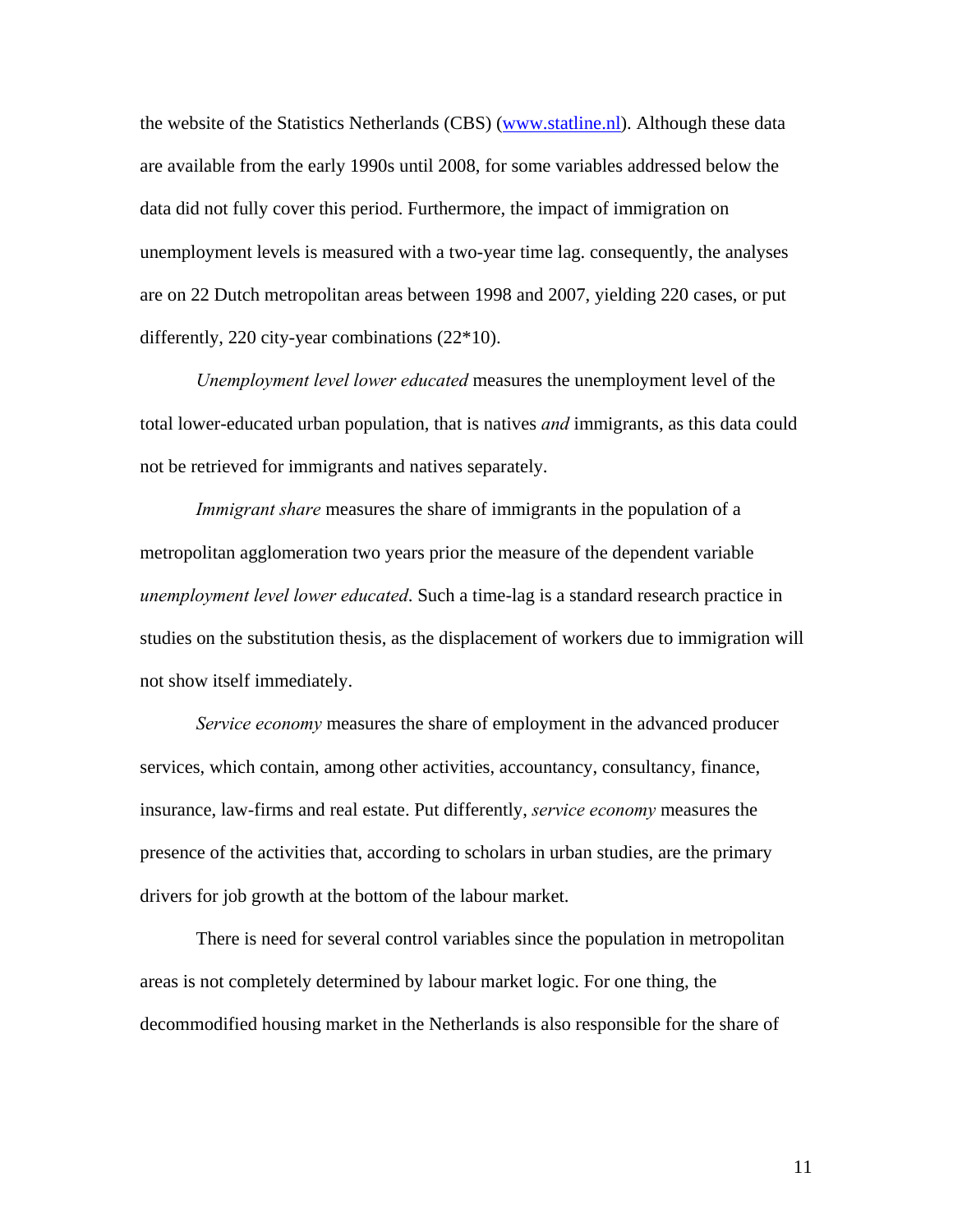lower-educated citizens in a metropolitan area. Therefore the upcoming analysis will contain the variable *share of lower educated*.

The age composition of the population is not completely determined by the market as well. Consider for instance university cities that have a high share of young people in their population that are not, or hardly, dependent on the labour market. Therefore the analysis will contain variables that measure the share of different age cohorts in the working population: *age 15-24*, *age 25-34*, *age 35-44* and *age 45-54*. The last control variable concerns the *working population*, which is the number of citizens in the metropolitan area between 16 and 65 years old, be they employed or unemployed.

#### **4. The impact of immigration on unemployment assessed**

As the data have a multi-level structure, 10 years within 22 cities, there is need for multilevel modeling. Therefore table 1 starts with a null model, which shows how much variation of *unemployment level lower educated* is determined by differences between metropolitan areas, and how much by differences between years. It shows that 21.8 percent  $(0.217 / (0.779 + 0.211)$  of the variation in the unemployment level of the lower educated is because urban economies differ, while percent  $78.2$  percent  $(0.779 / (0.779 +$  $(0.217)$ ) of this variation is caused by fluctuations in time – probably the result of the economic boom of the second half of the 1990s, and the economic bust after 2001.

Entering the control variables and *service economy in* model 1 corroborates earlier findings on the high labour demand in the most service-oriented urban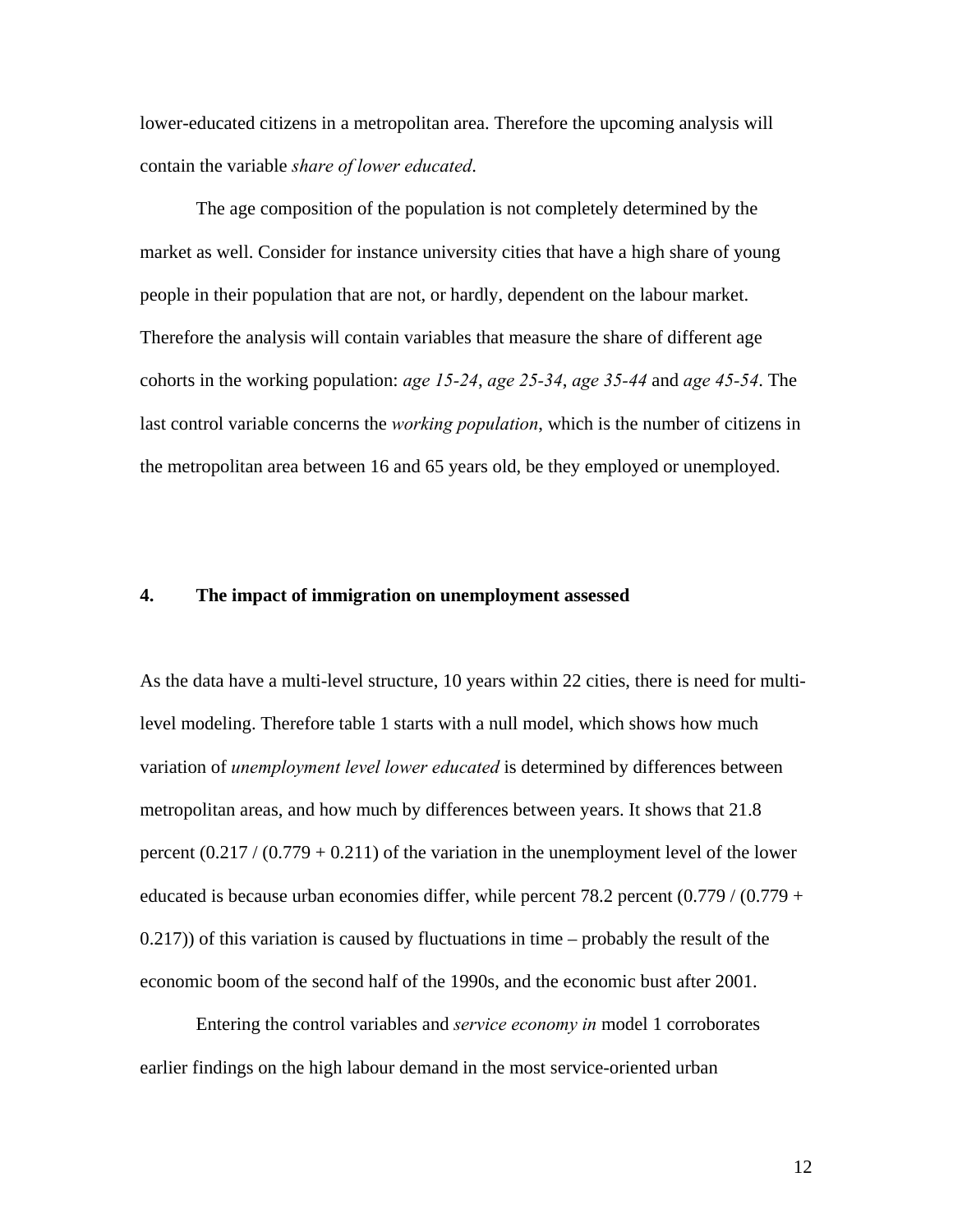economies.[1] The coefficient is negative and significant, which means that in the most service-oriented urban economies the unemployment level of lower-educated citizens is lower indeed. The variance of *unemployment level lower educated* at year level declines as could be expected, but the variance at metropolitan level increases after entering service economy and the control variables. This is rather odd, for entering variables normally explains part of the variance in the dependent variable. In multi-level modeling this sometimes happens however, and indicates an omission of important explanatory variables in the model (Kreft & De Leeuw 1998).

At least one of these important explanatory variables reveals itself in model 2: *immigrant share*. Entering this variable in model 3 leads to a substantial drop in the variance at metropolitan level, roughly to its initial level – the variance at year level declines as well.[2] The coefficient is, as would be expected on the basis of the substitution thesis, positive and significant: in metropolitan areas with a high share of immigrants the unemployment level of lower-educated urbanites is lower. Model 2 reveals more than this however. In the first place, the strength of the coefficient of *service economy* declines substantially, indicating that the higher unemployment level of industrial urban economies is partly caused by the immigrant share in their population.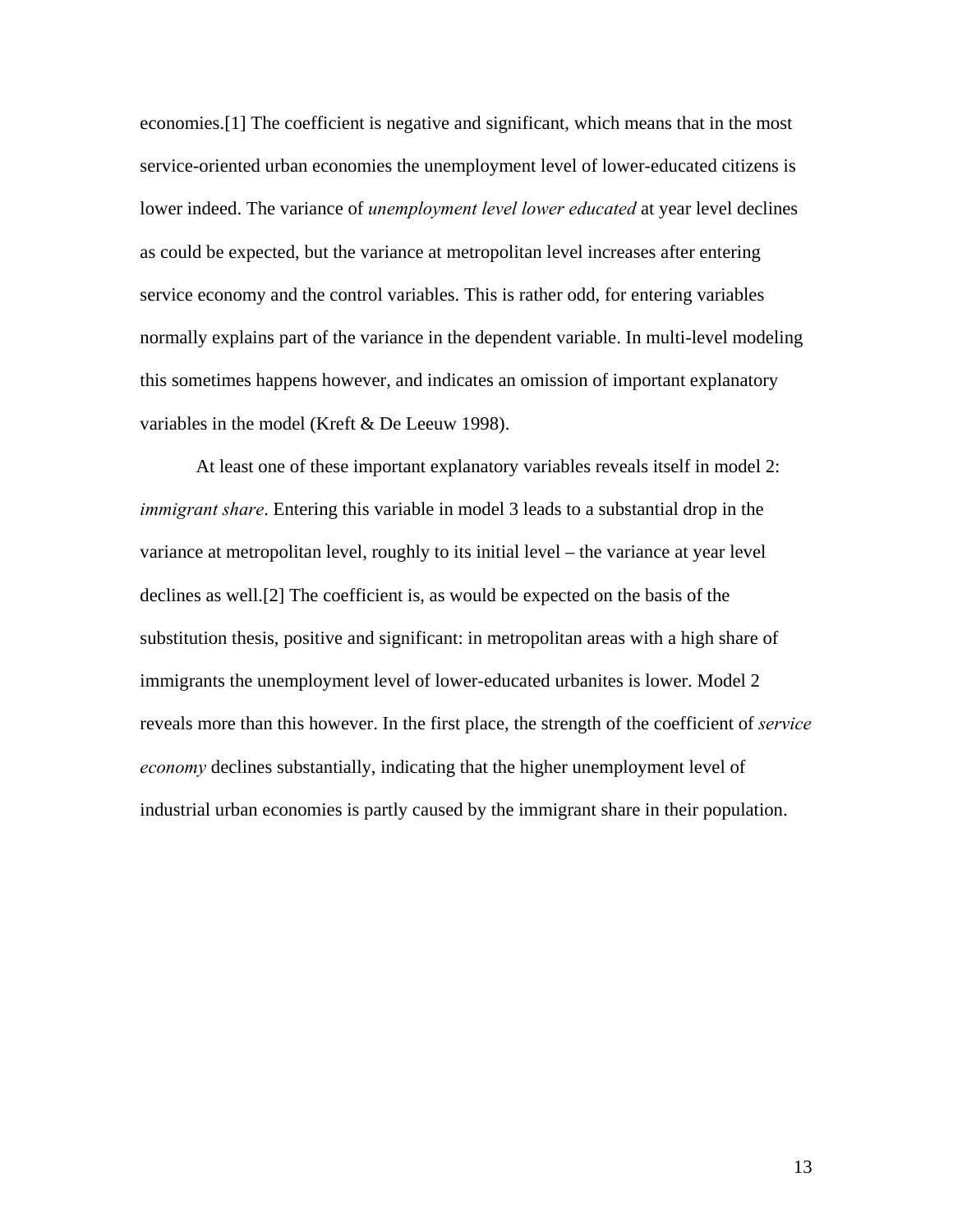| regression coerneicins, estimation. maximum incliniout. $N = 220$ (22 cmes) | Null model | Model 1     | TO years).<br>Model 2 | Model 3     |
|-----------------------------------------------------------------------------|------------|-------------|-----------------------|-------------|
| Independents                                                                | $\beta$    | $\beta$     | $\beta$               | $\beta$     |
| Constant                                                                    | 0.000      | 0.000       | 0.000                 | 0.061       |
| Service economy                                                             |            | $-0.385***$ | $-0.292**$            | $-0.285**$  |
| Immigrant share                                                             |            |             | $0.489***$            | $0.471***$  |
| Immigrant share * service<br>economy                                        |            |             |                       | $-0.214**$  |
| Controls                                                                    |            |             |                       |             |
| Working population                                                          |            | $0.354*$    | $-0.056$              | 0.117       |
| Share lower educated                                                        |            | $-0.371***$ | $-0.276***$           | $-0.286***$ |
| Age 15-24                                                                   |            | 0.123       | $0.233*$              | $0.251**$   |
| Age 25-34                                                                   |            | $-0.179*$   | $-0.047$              | $-0.036$    |
| Age 35-44                                                                   |            | 0.108       | 0.124                 | 0.132       |
| Age 45-54                                                                   |            | $-0.053$    | $-0.001$              | 0.014       |
| Variance year level                                                         | $0.779***$ | $0.630***$  | $0.602***$            | $0.590***$  |
| Variance metropolitan<br>level                                              | $0.217**$  | $0.356**$   | $0.232*$              | $0.217*$    |
| Deviance                                                                    | 598.60     | 564.48      | 547.67                | 542.47      |

Table 1: unemployment level of the lower educated in 22 Dutch metropolitan areas from 1998 through 2007 explained by share of producer services and immigrant share (multilevel regression analysis; entries are regression coefficients; estimation: maximum likelihood.  $N = 220$  (22 cities  $*$  10 years).

Source: Statline Statistics Netherlands (*CBS*) (own calculations).

p< 0.10; \*\* p< 0.05; \*\*\* p< 0.01; \*\*\*\*p<0.001

The question remains whether the impact of immigration on the unemployment level of lower-educated citizens is weaker, or even absent, in service-oriented urban economies. To find out the interaction effect of *immigrant share* with *service economy* is entered into model 3.[3] The coefficient is negative and significant, which means that the unemployment effect of immigration declines as urban economies are more serviceoriented – which corroborates the central expectation of this study.

Figure 1 depicts this interaction effect. It shows that in urban economies with high employment shares in the producer services immigration does not have any impact on the unemployment level of lower-educated citizens. The fact that the effect gets negative in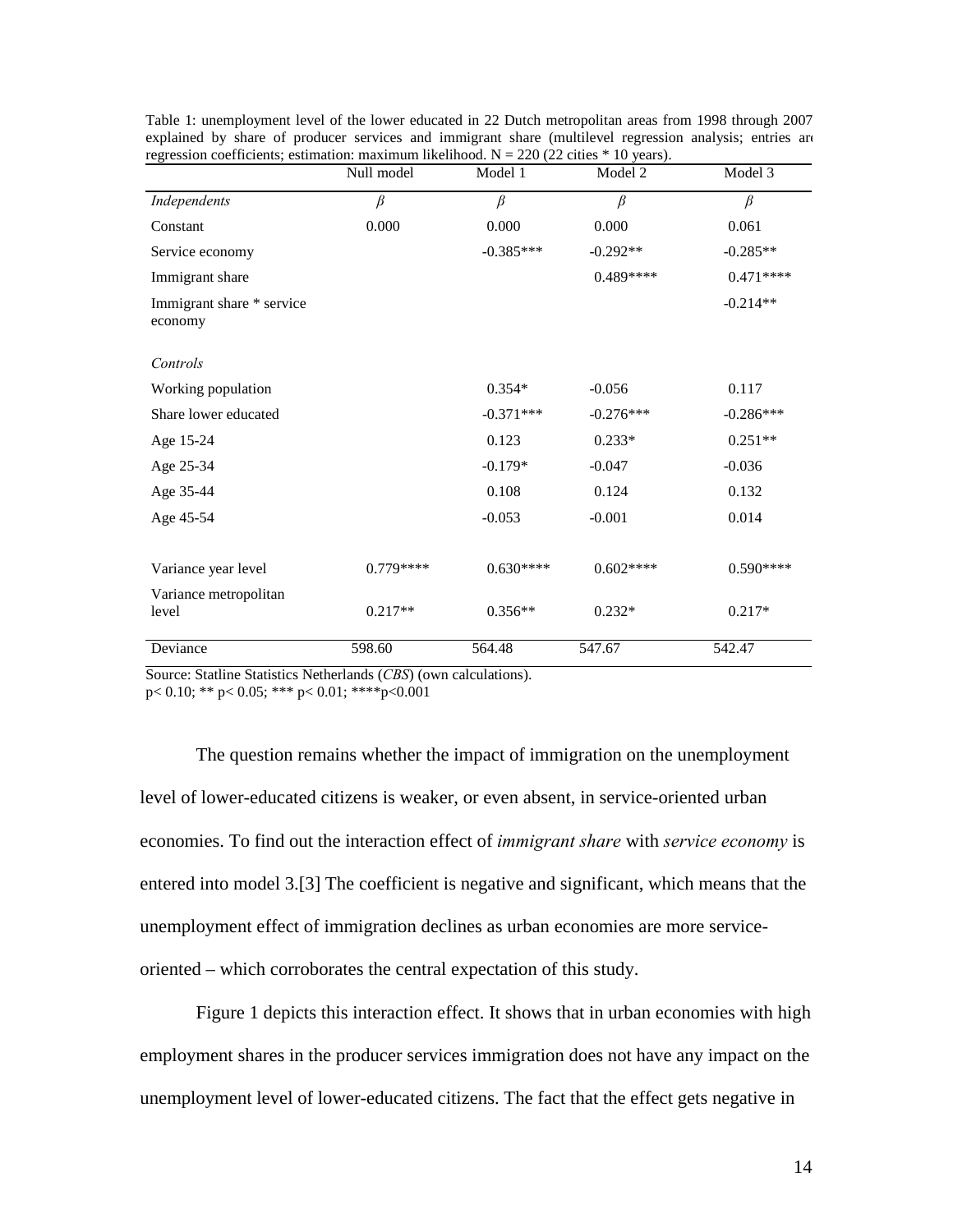cities with a higher employment share should not be interpreted to rigid. Although it concerns a significant effect, there is no theoretical logic in the substitution thesis to interpret this as that a rising immigrant share in the most service-oriented cities leads to declining unemployment levels.

Figure 1: the conditionality of the impact of immigration on unemployment levels of lower-educated citizens on type of urban economy

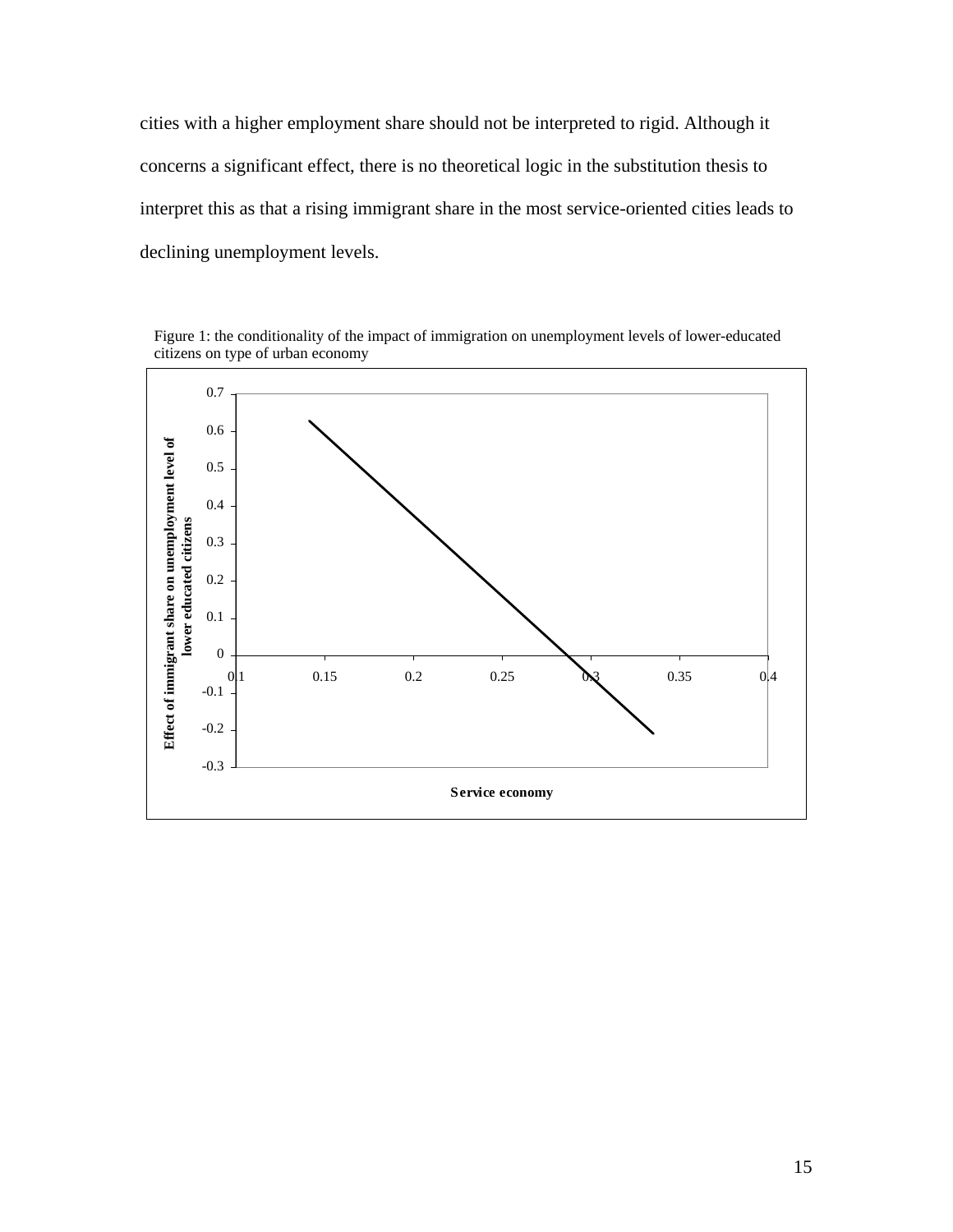### **5. Conclusions**

After almost three decades of research it is clear the substitution thesis sometimes holds, but that the strength of the impact of immigration on wages and the likelihood of unemployment varies by social categories and institutional frameworks. By and large, immigrants compete with lower-educated natives and former waves of immigrants on the labour market. Consequently, these competitors run a higher risk of becoming unemployed, especially in states with more labour market interference, or see their wages decline due to immigration – especially former waves of immigrants.

This article tried to answer the question as to why findings differ *within* states. The expectation derived from two fields of study – in the most service-oriented urban economy the impact of immigration on unemployment is weakest – proved to be basically correct. Immigration only leads to a play of musical chairs between immigrants and natives or former waves of immigrants in less service-oriented urban economies because labour demand in these cities is simply not large enough to absorb the labour supply settled there. As a consequence, immigration aggravates the already scarce labourmarket opportunities in these urban economies for immigrants and lower-educated natives alike. In strong service-centered urban economies, on the other hand, labour demand is high enough to absorb supply shocks of labour due to immigration.

This finding is, just as the findings of the OECD-study on the conditionality of the substitution thesis on national institutional frameworks (Jean  $\&$  Jimenez 2007), in line with the neo classical economics' supply and demand logic of the substitution thesis. For it also models the demand side, i.e. the type of urban economy. As a consequence,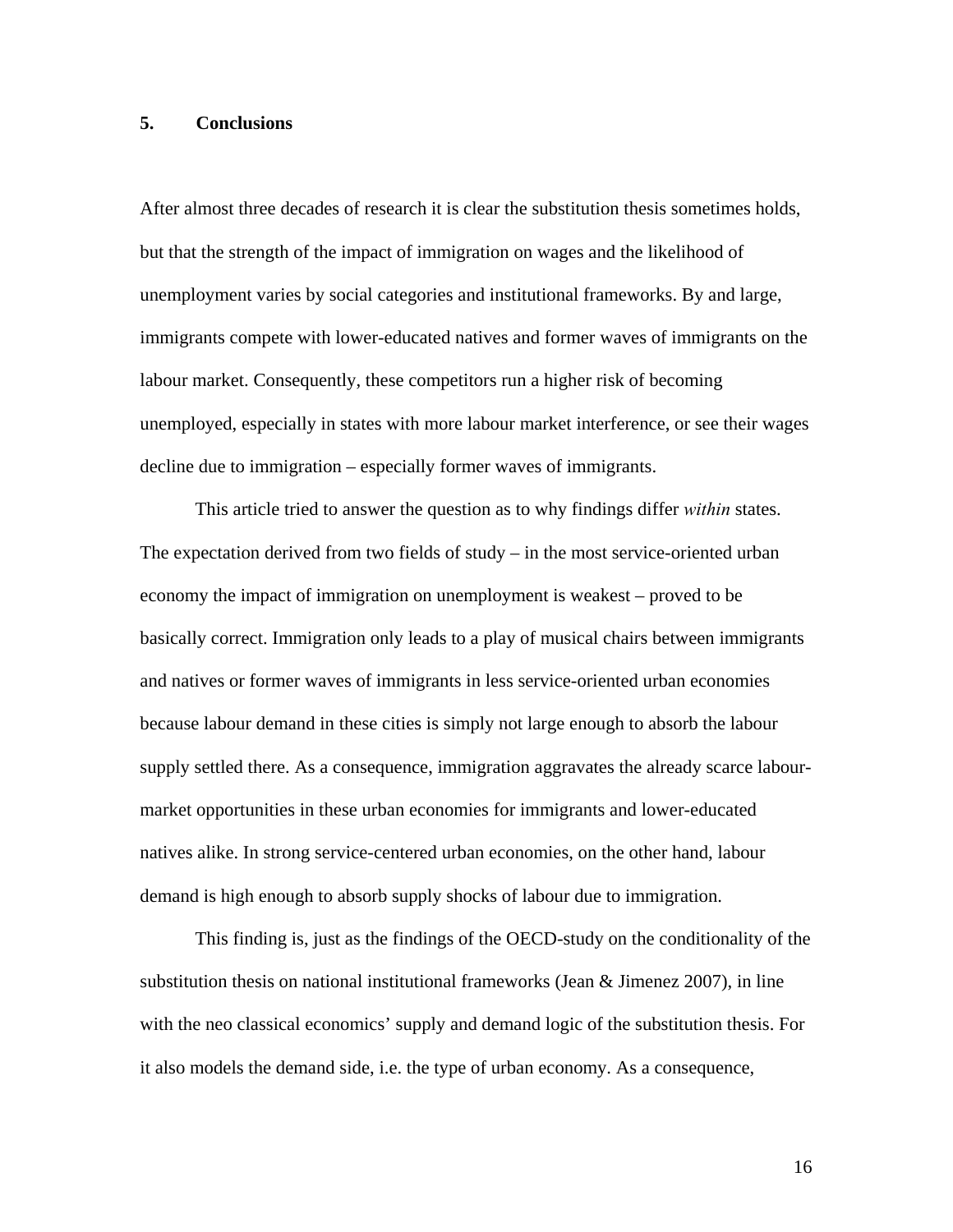different outcomes could be interpreted according to the supply and demand logic of the substitution thesis. This proves it is fruitful to thoroughly consider the theoretical underpinnings of the substitution thesis when looking for a cause of its scattered results, instead of merely discussing methods and statistics (cf. Card 2005 p. 321). This is not to say that the use of proper methods and statistics are unimportant (cf. Longhi, Nijkamp  $\&$ Poot 2005 p. 471), but that scattered results can be corroborations of theoretical expectations instead of statistical or empirical aberrations, as the nature and strength of labour demand differs between states and between cities.

The research format and findings in this study not only shed light on the scattered results of previous studies, but also on the weak effects of studies that do find substitution. All studies that use the local immigrant share to estimate the strength of substitution countrywide without controlling for local differences in labour demand are likely to be flawed. Their findings are the net result of the underestimations of substitution in the least service-oriented cities and the overestimations of substitution in the most service-oriented cities. This might be an important cause as to why most studies find weak effects, and conclude there is hardly any substitution between immigrants and natives or former waves of immigrants. This often leaves the authors wondering how this is possible for the substitution logic seems so self-evident. Again, just as in the case of scattered results, it is not that the substitution thesis is flawed, but because the research format is not in accordance with the logic of this thesis that such studies find such weak effects.

Consider for instance the only study on the impact of immigration on wages for the Netherlands as a whole, which was unable to model local differences in labour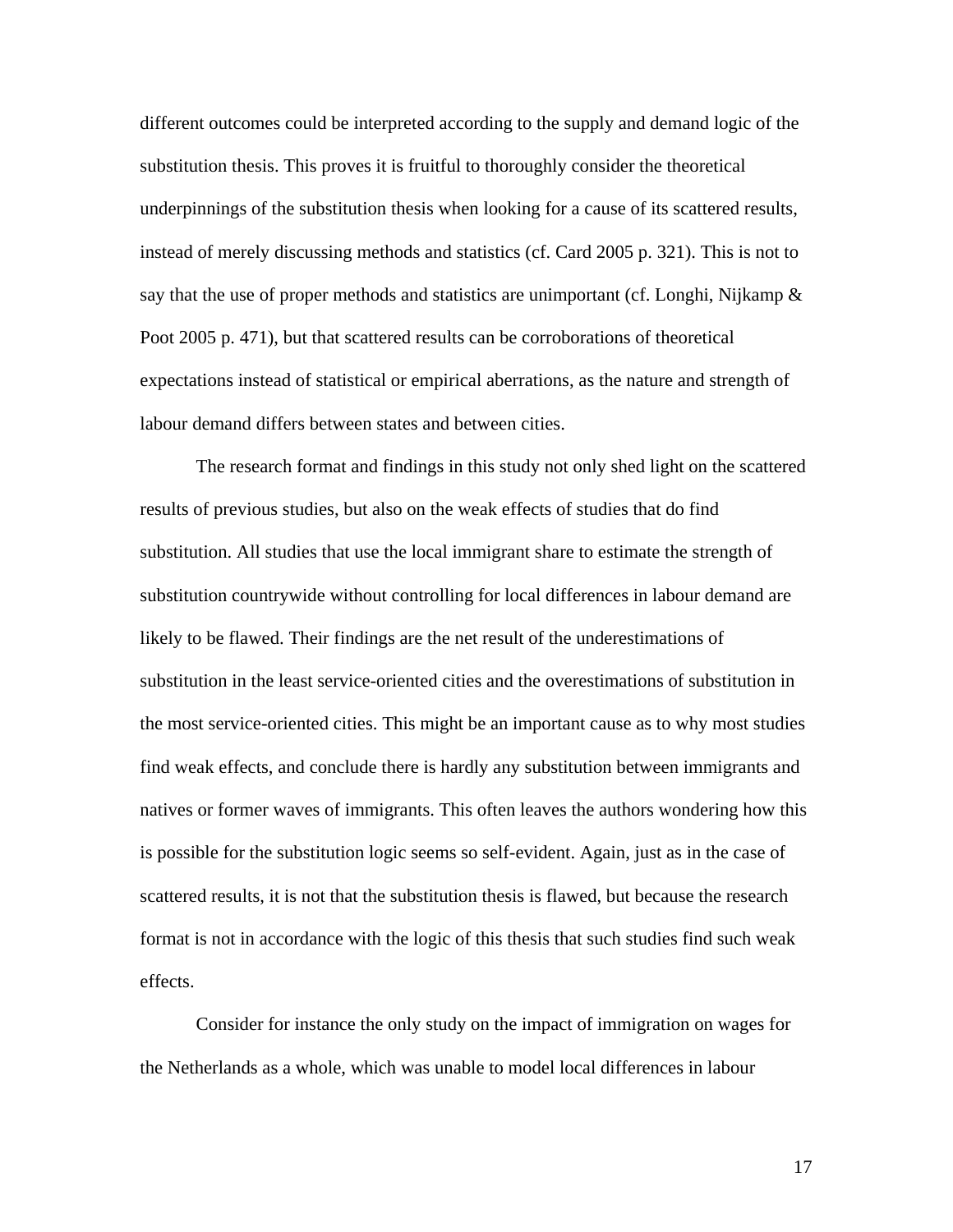demand due to data deficiencies. Hence, in that study 'the participation rate is assumed to be *identically distributed* across local labour markets for each ethnic minority group' (Zorlu & Hartog 2005: 120, italics added: JvdW). It concluded that 'the effect of immigrants on natives' wages is genuinely small' (2005: 134), as 'a 10 percent increase of ethnic minorities from non-EU countries decreases the earnings of low-skilled workers by  $0.42\%$  (2005 pp. 120-21, cf. the meta-study by Longhi, Nijkamp & Poot 2005 p. 472). Such conclusions are in the first place misleading for they imply that the extent of substitution between immigrants and natives or former waves of immigrants can be effectively measured by simply modeling the immigrant share. In the second place because they depict that substitution is modest, while their findings are probably deflated, because there are no effects in strong service-oriented urban economies (cf. Van der Waal 2009a).

That all said, the findings of this study evoke another question: why do immigrants settle in cities where labour demand is low? This flies in the face of the market logic that is often assumed to be driving migration to the advanced economies. Although, in accordance to this market logic, the most service-oriented Dutch urban economies indeed have higher immigrant shares in their population (pearson's  $r = 0.291$ ,  $p < 0.0005$ ,  $N = 220$ ), settlement of immigrants is not completely determined by labour demand – otherwise their unemployment levels would not differ between cities. Nonmarket logics such as the influence of a decommodified housing market, but also kinship, ethnic or social ties with former waves of immigrants are probably responsible for this pattern (cf. Zorlu & Mulder 2008).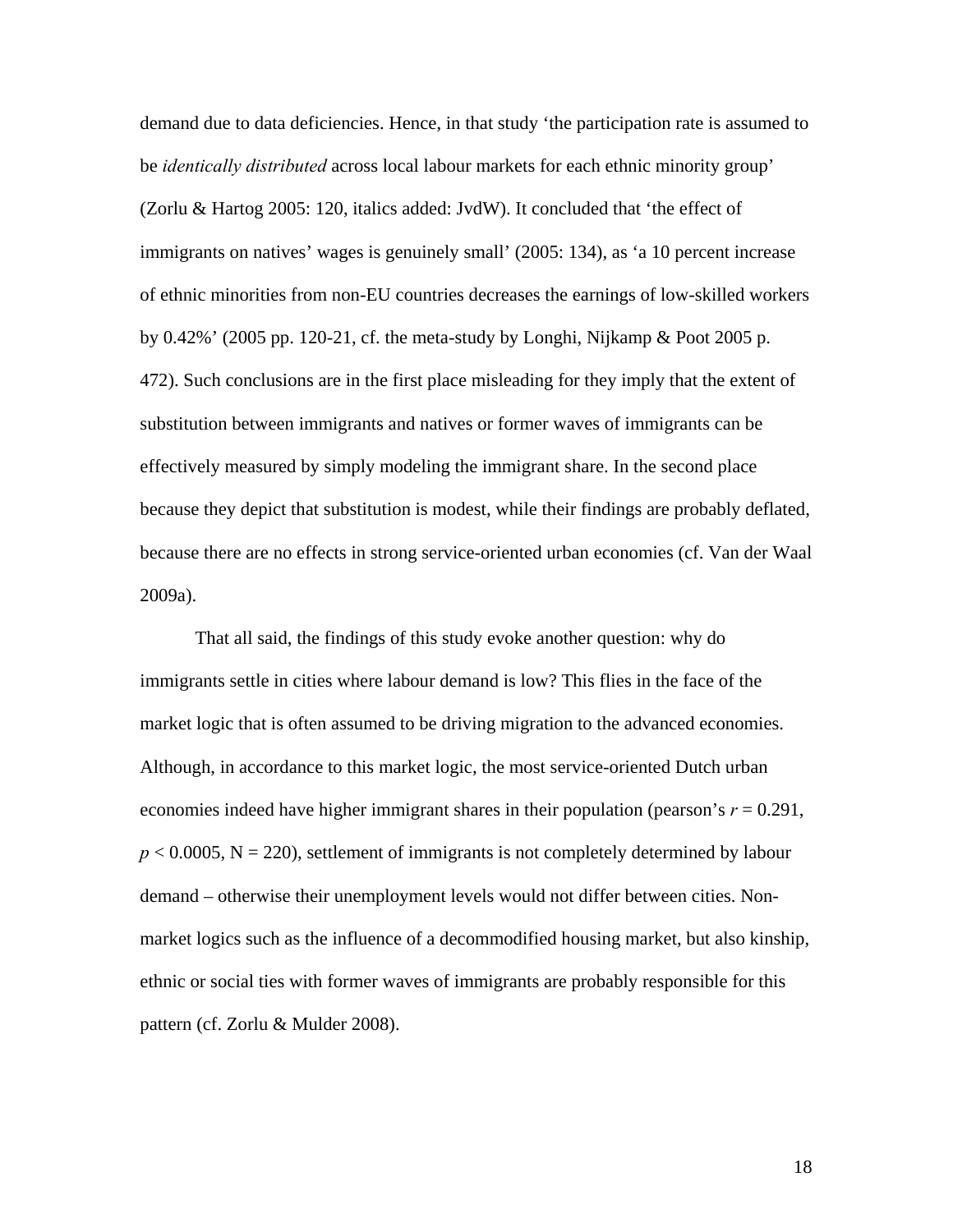All in all it seems safe to conclude that future studies on the substitution thesis should take into account that urban economies differ in labour demand, and that the settlement of immigrants does not necessarily follow market logic. The research format will consequently be more in accordance to the theoretical underpinnings of the substitution thesis, and will yield findings that are better to interpret. Such a format might even become more salient as cities, at least in the Netherlands, diverge in the extent to which advanced producer services cluster (Van der Waal, 2009b). As this clustering proves to be the driving force for labour demand for the lower educated, the conditionality of the substitution thesis on type of urban economy is likely to grow in salience.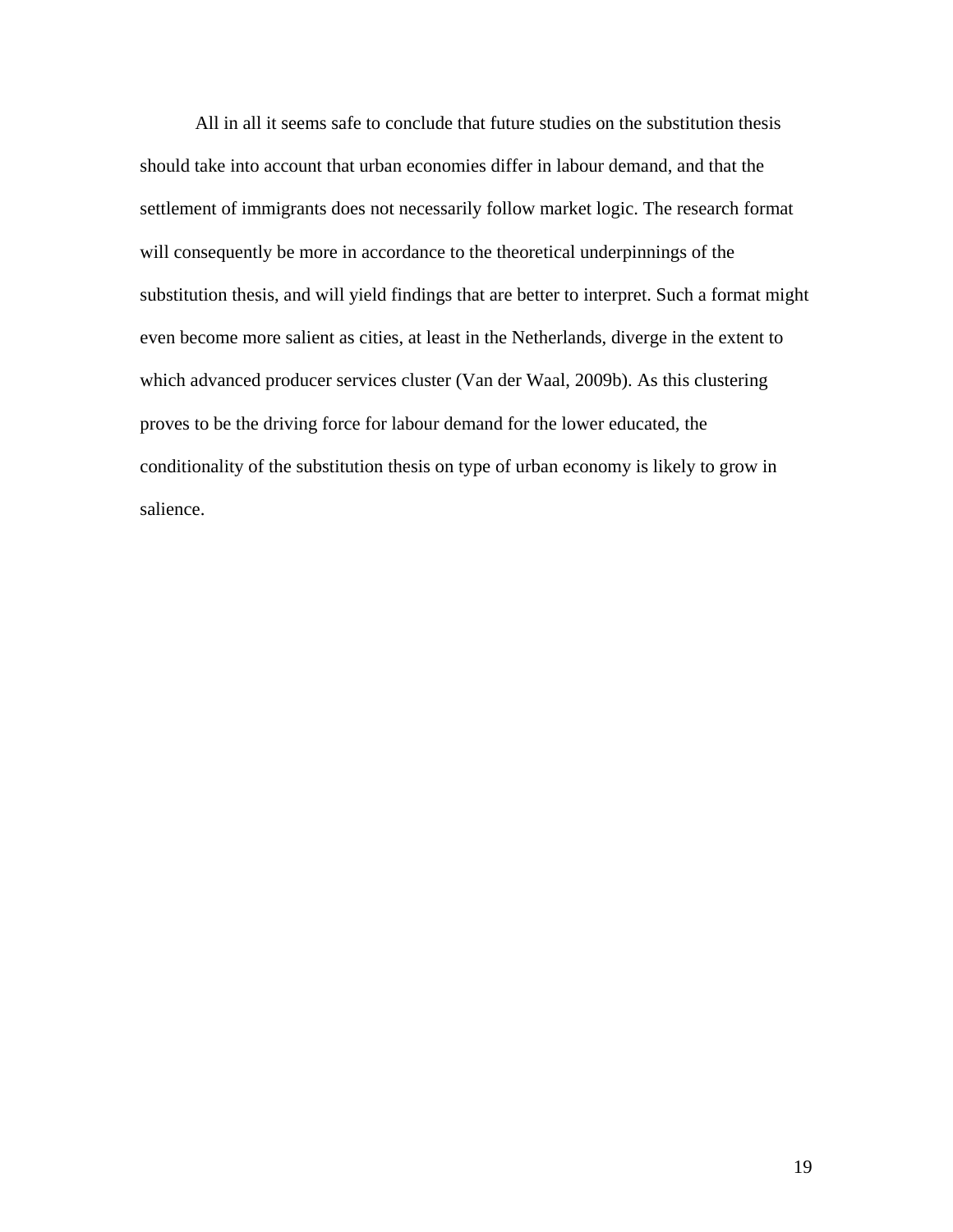# **Notes**

[1] As the seven degrees of freedom (seven variables were entered into the model) yield a drop in deviance of 34.12 (598.60 – 564.48), model 1 is a significant improvement of the null model. According to the chisquare distribution, there is need for only a drop of 14.067 in deviance to be significant at 5 percent level. [2] Model 2 is a significant improvement of model 1, as using one degree of freedom yields a drop in deviance of 16.81 (564.48 – 547.48), which is more than minimally required (3.841 at 5 percent level). [3] It proves a significant improvement in comparison to model  $2((547.67-542.47) > 3.841)$ .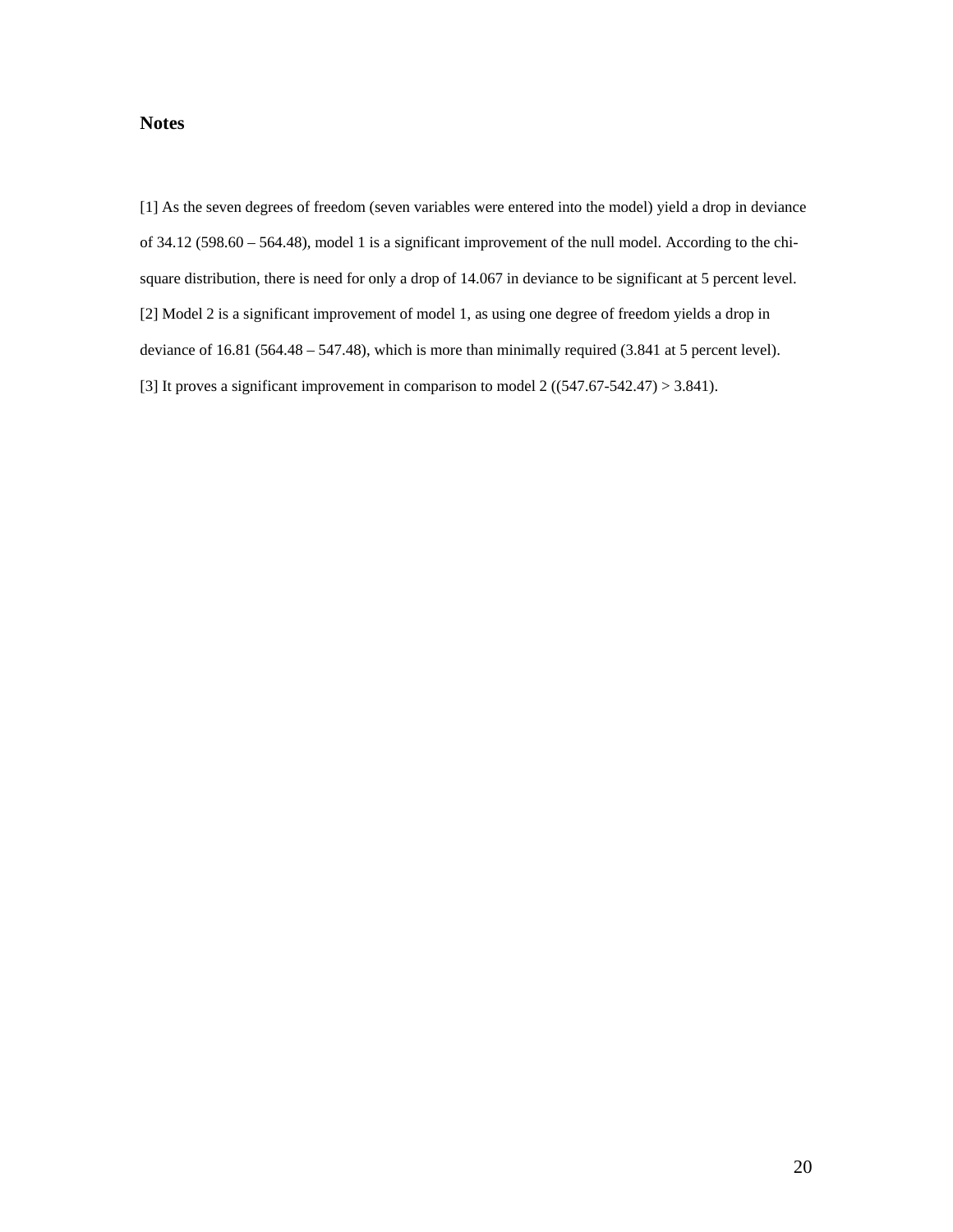#### **Literature**

- Arrasco, Raquel, Juan F. Jimeno and A. Carolina Ortega. 2008. "The effect of immigration on the labour market performance of native-born workers: some evidence for Spain" *Journal of Population Economics* 21(3): 627-48.
- Borjas, George J. 2006. "Native Internal Migration and the Labour Market Impact of Immigration." *Journal of Human Resources* 41(2): 221-58.
- Burgers, Jack and Sako Musterd. 2001. "Global and Local Determinants of Social Exclusion; Amsterdam versus Rotterdam." Pp. 125-49 in *Governing European Cities: Social Fragmentation, social exclusion and urban governance*, edited by H.T. Andersen and R. Van Kempen, Aldershot: Ashgate.
- Card, David. 1990. "The Impact of the Mariel Boatlift on the Miami Labour Market." *Industrial and Labour Relations Review* 4(2): 245-57.
- Card, David. 2005. *Is the New Immigration Really so Bad?* NBER working paper no. 11547. Cambridge: National Bureau of Economic Research,.
- Catanzarite, Lisa. 2002. "Dynamics of Segregation and Earnings in Brown-collar Occupations." *Work and Occupations* 29(3): 300-45.
- Catanzarite, Lisa. 2003. "Race-Gender Composition and Occupational Pay Degradation." *Social Problems* 50(1): 14-37.
- Catanzarite, Lisa and Michael B. Aguilera. 2002. "Working with Co-Ethnics: Earnings Penalties for Latino Immigrants at Latino Jobsites." *Social Problems* 49(1): 101- 27.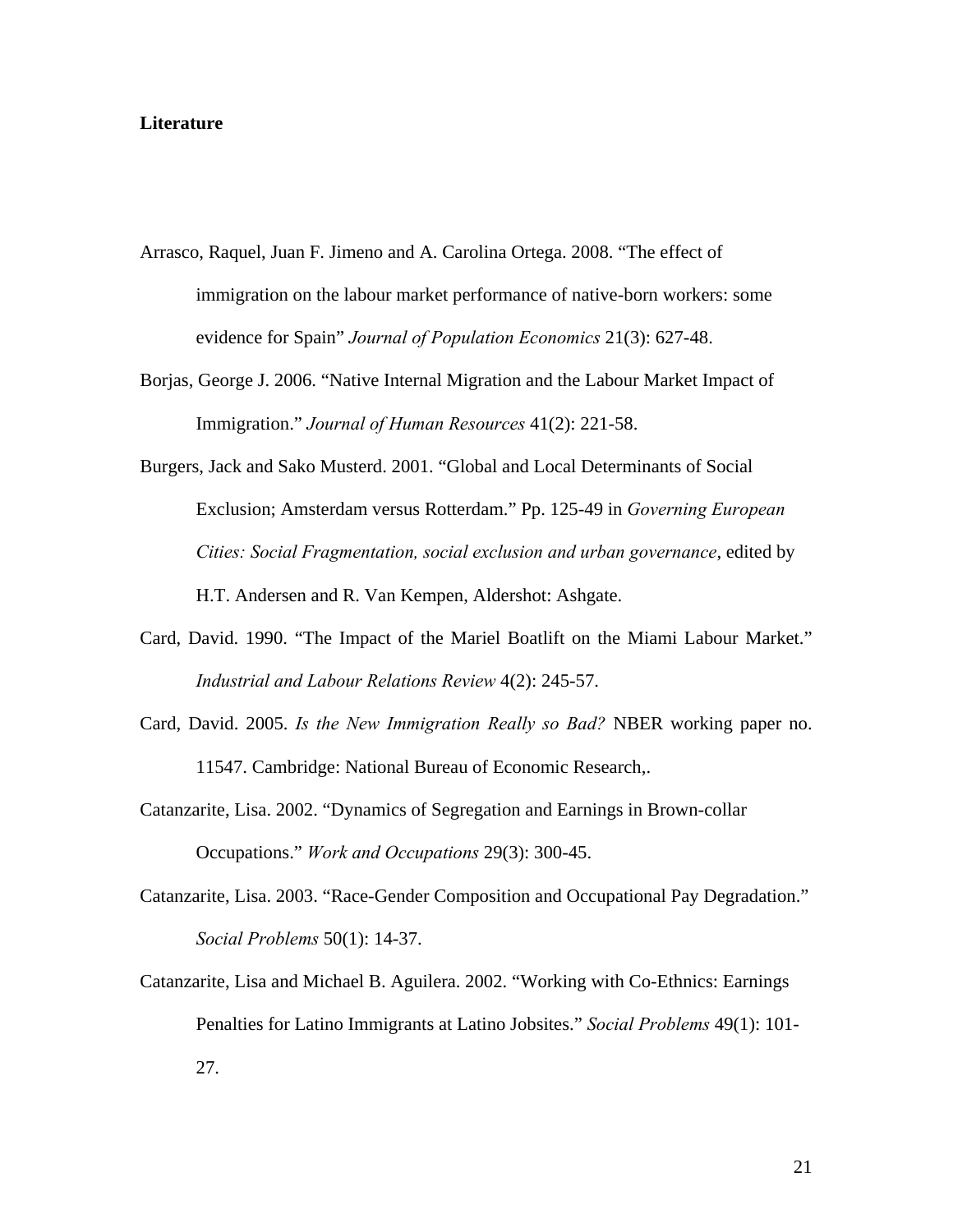- Cheshire, Paul. 1990. "Explaining the Recent Performance of the European Community's Major Urban Regions." *Urban Studies* 27(3): 311-33.
- Chiswick, Barry R. 1982. "The impact of immigration on the level and distribution of economic well-being." Pp. 289-313 in *The Gateway: Us Immigration Issues and Policies*, edited by B. R. Chiswick, Washington, DC: American Enterprise Institute for Public Policy Research.
- Dangschat, Jens S. 1994. "Concentration of Poverty in the Landscapes of 'Boomtown' Hamburg: The Creation of a New Urban Underclass." *Urban Studies* 31(7): 1133- 47.
- Drennan, Matthew, Shannon Larsen, Jose Lobo, Deborah Strumsky and Wahyu Utomo. 2002. "Sectoral Wages, Specialization and Metropolitan Wages in the United States, 1969-96." *Urban Studies* 39(7): 1129-42.
- Elliott, James, R. 1999. "Urban Restructuring Revisited: Organizational and Labor Market Changes during the 1980s." *Sociological Perspectives* 42(3):421-38.
- Elliott, James, R. 2004. "The Work of Cities: Underemployment and Urban Change in Late-20th-Century America." *Cityscape* 7(1):107-33.
- Ferderman, Maya N., David E. Harrington and Kathy J.Krynski. 2006. "Vietnamese Manicurists: Are Immigrants Displacing Natives or Finding New Nails to Polish?" *Industrial & Labour Relations Review* 59(2): 302-18.
- Friedberg, Rachel M. and Jennifer Hunt. 1995. "The impact of immigrants on host country wages, employment and growth." *Journal of Economic Perspectives* 9(2): 23-44.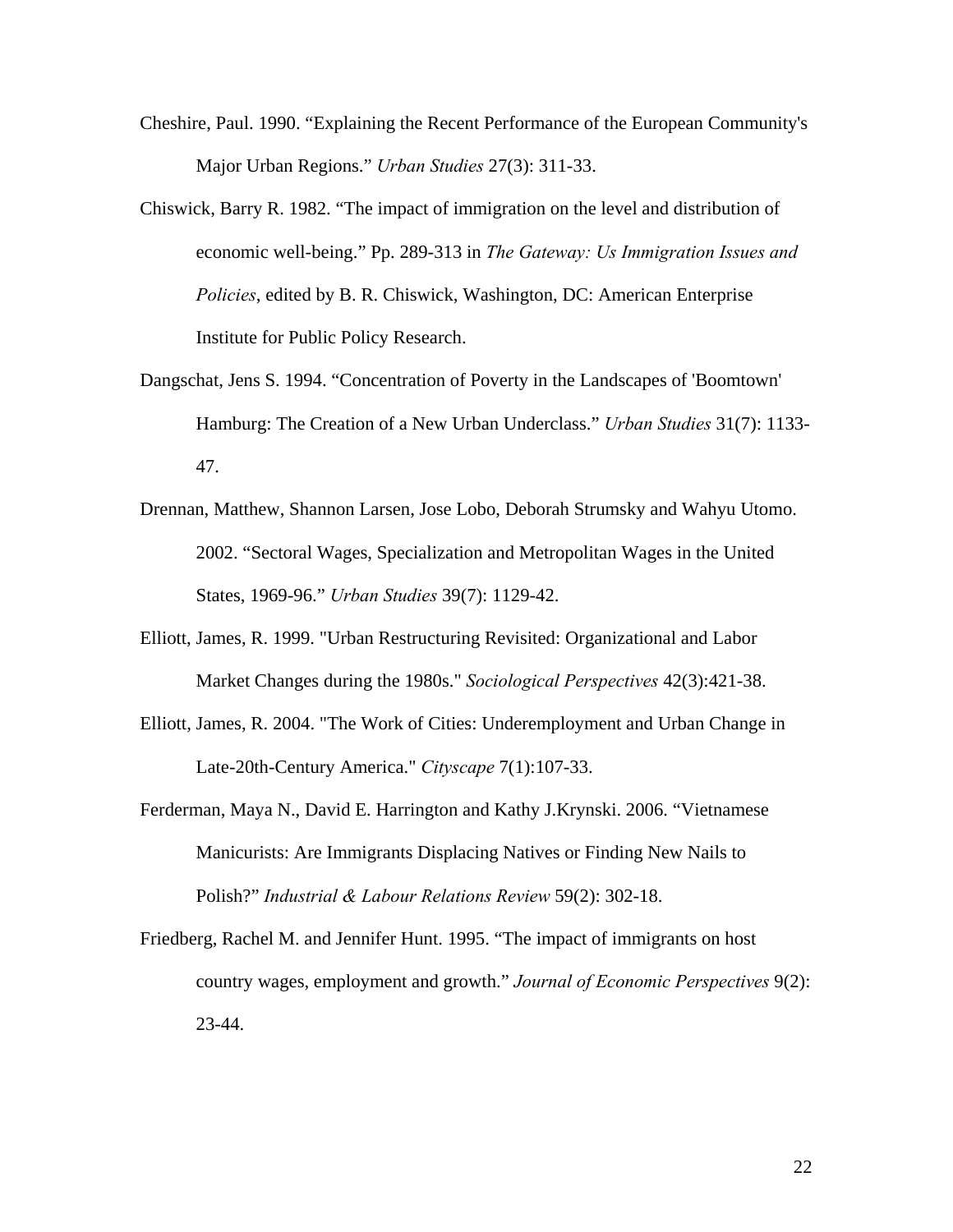- Islam, Asadul. and Dietrich Fausten. 2008. "Skilled Immigration and Wages in Australia." *Economic Record* 84: 66-82.
- Islam, Asadul. 2009. "The substitutability of labour between immigrants and natives in the Canadian labour market: circa 1995." *Journal of Population Economics* 22(1): 199-217.
- Jean, Sébastien. and Miguel Jimenez. 2007. "The Unemployment Impact of Immigration in OECD Countries." O*ECD Economics Department Working Papers,* 563 (OECD Publishing).
- Johnson, George E. 1980. "The labour market effects of immigration." *Industrial and Labour Relations review* 33(3): 331-41.
- Kasarda, John D. 1985. "Urban Change and Minority Opportunities." Pp. 33-67 in *The New Urban Reality*, edited by Paul E. Peterson. Brookings Institution.
- Kasarda, John D., and Jürgen Friedrichs. 1985. "Comparative Demographic-Employment Mismatches in U.S. and West German Cities." Paper presented at the *Annual Meeting of the Population Association of America*, Boston, Massachusetts.
- Kasarda, John D. and Jürgen Friedrichs. 1986. "Economic Transformation, Minorities, and Urban Demographic-Employment Mismatch in the U.S. and West Germany." Pp. 221-49 in *The Future of the Metropolis. Berlin, London, Paris, New York Economic Aspects*, edited by H. J. Ewers, J. B. Goddard and H. Matzerath. Berlin / New York: Walter de Gruyter.
- Longhi, Simonetta, Peter Nijkamp and Jacques Poot. 2005. "A Meta-Analytic Assessment of the Effect of Immigration on Wages." *Journal of Economic Surveys* 19(3): 451-77.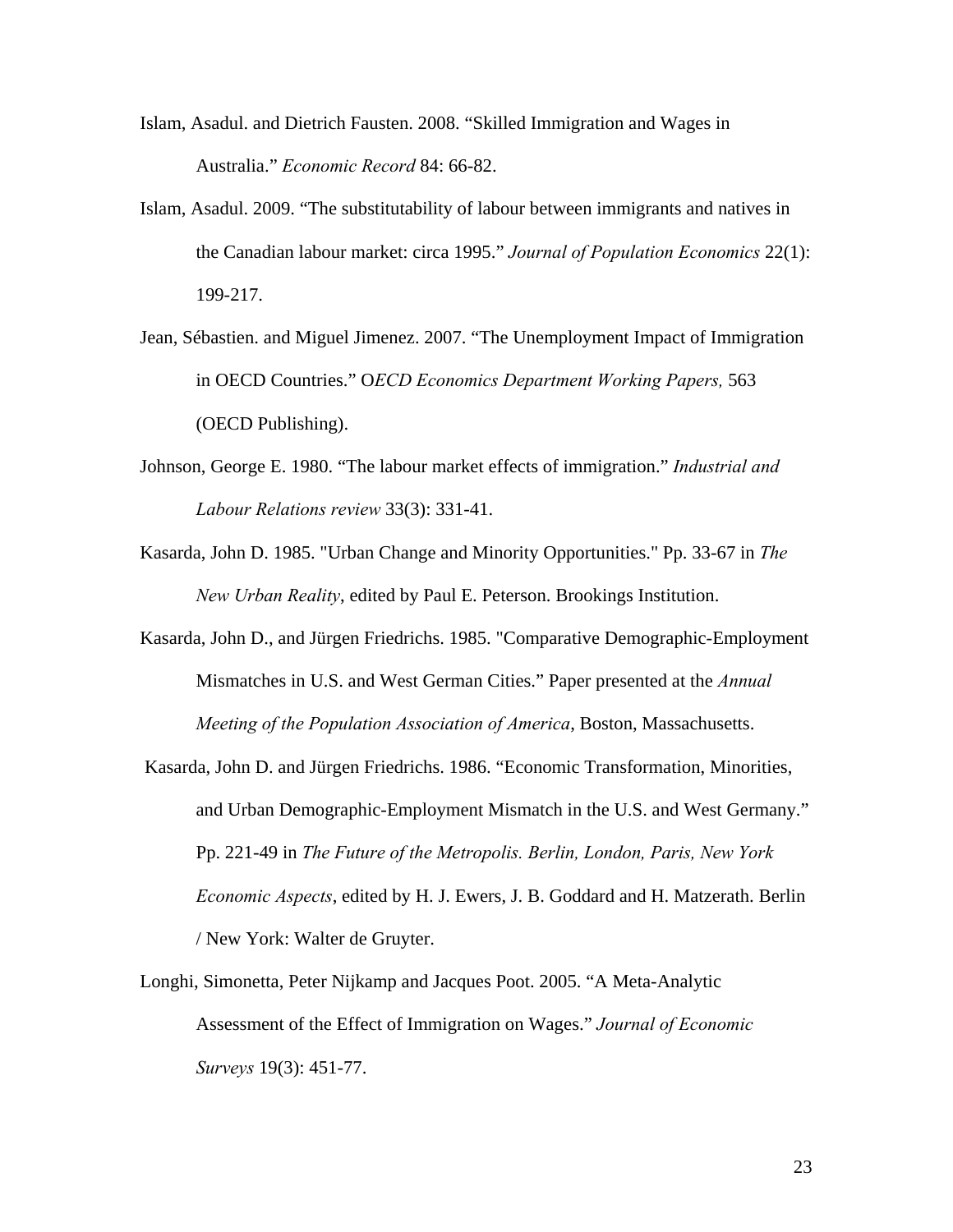- Meijer, Martine. 1993. "Growth and Decline of European Cities: Changing Positions of Cities in Europe." *Urban Studies* 30(6): 981-990.
- Musterd, Sasko, Wim Ostendorf and Matthijs. Breebaart. 1998. *Multi-Ethnic Metropolis: Patterns and Policies*. Kluwer: Dordrecht.
- Newman, Peter and Andrew Thornley. 1996. *Urban planning in Europe: international competition, national systems and planning projects*. London / New York: Routledge.
- Okkerse, Liesbet. 2008. "How to Measure Labour Market Effects of Immigration: A Review." *Journal of Economic Surveys* 22(1): 1-30.
- Parkinson, Michael, Bernard Foley and Dennis Judd (Eds). 1988. *Regenerating the Cities: The UK Crisis and the US Experience*. Manchester: Manchester University Press.
- Platt Boustan, Leah, Nathaniel Baum-Snow, Sandra Black, George J. Borjas, David Card, William J. Collins, Robert A. Margo, David M. Cutler and Edward L. Glaeser. 2007. "Black Migration, White Flight: The Effect of Black Migration on Northern Cities and Labour Markets." *The Journal of Economic History* 67(2): 484-87.
- Reed, Deborah and Sheldon Danziger. 2007. "Globalization and Economic Outcomes for Minority Groups – The Effects of Recent Immigration on Racial/Ethnic Labour Market Differentials." *American Economic Review* 97(2): 373-77.
- Sassen, Saskia. 2001. *The global city: New York, London, Tokyo* (2 ed.). Princeton: Princeton University Press.
- Sassen, Saskia. 2006. *Cities in a World Economy* (3 ed.). Thousand Oaks: Pine Forge Press.